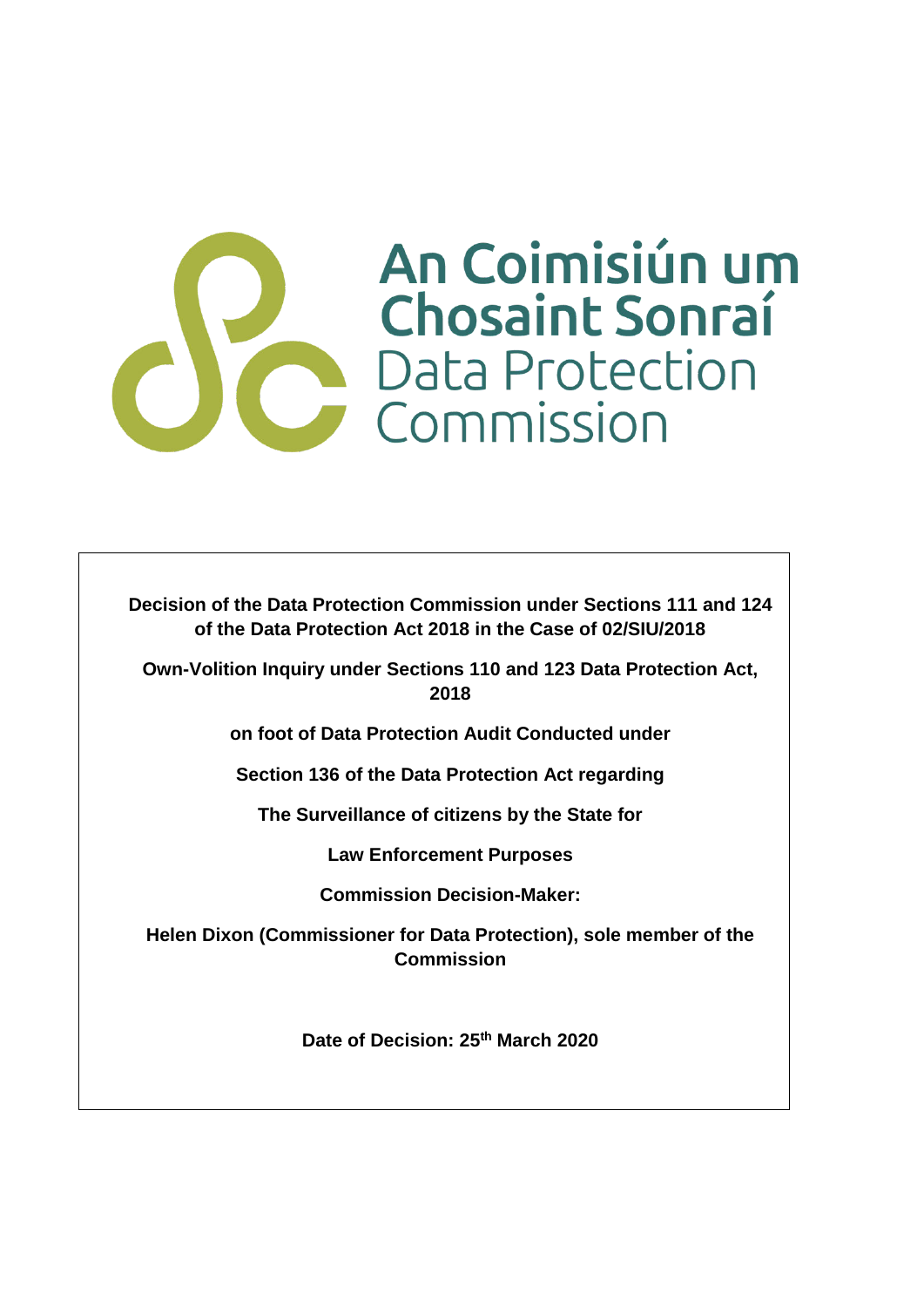## Contents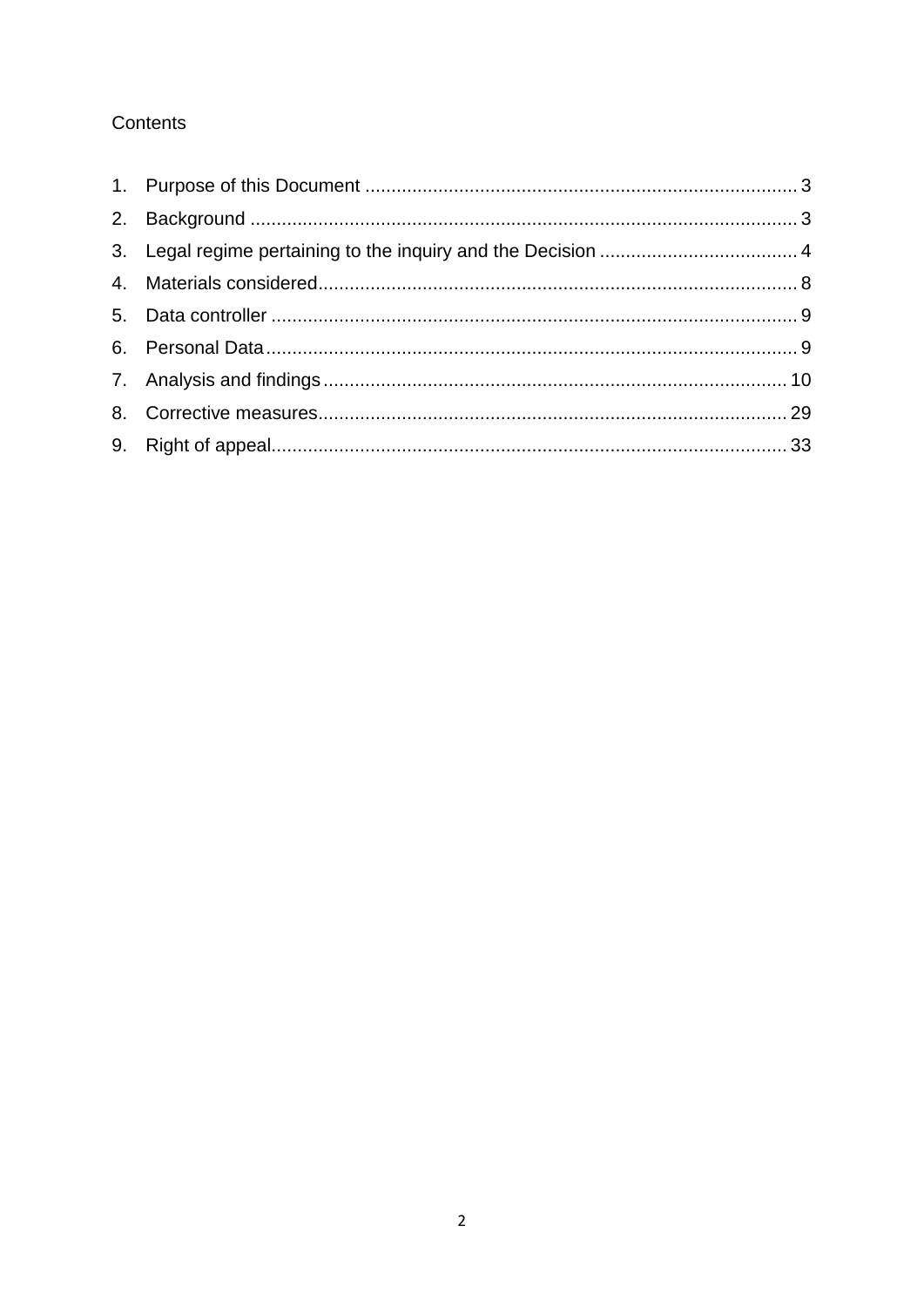## **1. Purpose of this Document**

- 1.1 This document is the final decision of the Data Protection Commission in accordance with Sections 111 and 124 of the Data Protection Act 2018 ('the Decision'). I make this Decision having considered the information obtained in the separate own volition inquiry conducted by Authorised Officers of the Data Protection Commission. The Authorised Officers who conducted the inquiry provided Kerry County Council (the **'Council'**) with the draft Inquiry Report and the final Inquiry Report.
- 1.2 This Decision contains a list of corrective powers under Section 127 of the Data Protection Act 2018 arising from the infringements which have been identified herein by the Decision Maker. It should be noted, in this regard, that the Council is required to comply with these corrective powers, and it is open to this office to serve an enforcement notice on the Council in accordance with Section 133 of the Data Protection Act 2018.

## **2. Background**

- 2.1 Two officers (the **'Authorised Officers'**) of the Data Protection Commission (**'DPC'**) were authorised on 14 June 2018 to conduct a connected series of ownvolition inquiries under Sections 110 and 123 of the Data Protection Act 2018 (**'the 2018 Act'**) into a broad range of issues pertaining to surveillance technologies deployed by State authorities, in particular the various local authorities and An Garda Síochána. In initiating the inquiries, the DPC wished:
	- i. To establish whether any data processing that takes place in this context is in compliance with relevant data protection laws, and
	- ii. To ensure that full accountability measures for the collection and processing of personal data are in place in advance of further investment and deployment of newer surveillance technologies.
- 2.2 Surveillance in public places has the potential to affect most, if not all, persons in the State. A permanent tension exists between surveillance measures to deliver security and other civil liberties, such as the ability to go about one's daily business free from unnecessary supervision. In this State, the Oireachtas has regulated the installation and operation of CCTV for the sole or primary purpose of securing public order and safety in public places through Section 38 of An Garda Síochána Act 2005 (**'the 2005 Act'**).
- 2.3 The inquiry leading to this Decision was conducted initially by means of an audit under Section 136 of the 2018 Act. This facilitated the Authorised Officers in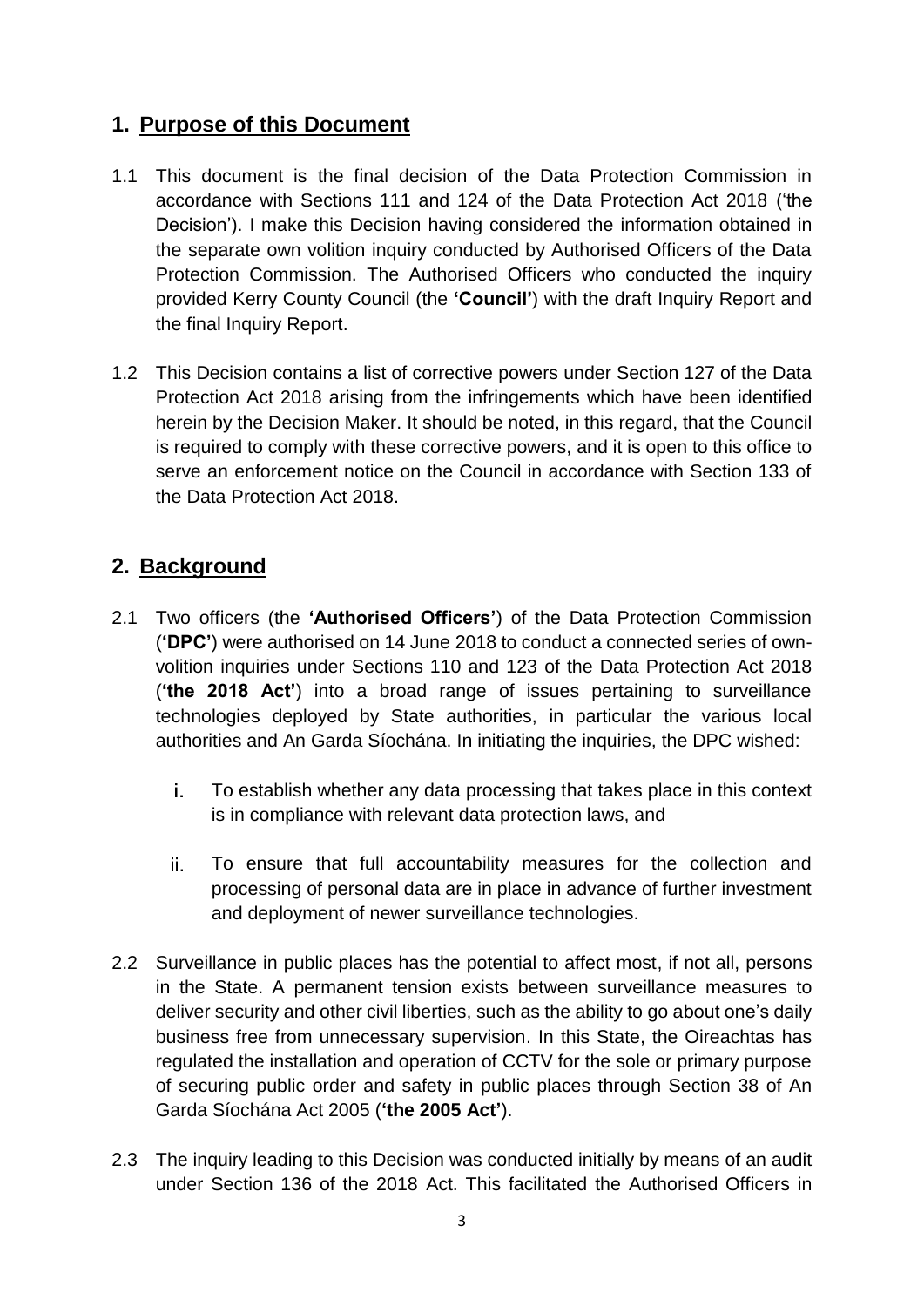compiling facts in relation to the deployment of surveillance technologies by the Council. The Authorised Officers sent a questionnaire to the Council for the purpose of the opening phase of the audit, sent preliminary queries in relation to the Council's replies to the questionnaire, and sent a request for further information to the Council on 13 May 2019. The Council responded to all of these requests for information.

- 2.4 The Authorised Officers conducted inspections for the purpose of the next phase of the inquiry. The Authorised Officers met with officials from the Council, including the Council's Data Protection Officer, before attending the following locations in May and June of 2019:
	- the Regeneration Office at Áras an Phobail, Tralee;
	- $\bullet$  ; and the contract of the contract of the contract of the contract of the contract of the contract of the contract of the contract of the contract of the contract of the contract of the contract of the contract of th
	- CCTV cameras and signage in Killorglin Town;
	- the bottle bank site at Garvey's Car Park, Tralee; and
	- the Tralee Amenity Walk.
- 2.5 Ultimately, the Authorised Officers completed a final Inquiry Report which they submitted to me as Decision-Maker on 4 October 2019. I am obliged to consider that Inquiry Report and reach final conclusions as to whether I identify infringements of data protection legislation.
- 2.6 On 10 February 2020, I furnished the Council with my Draft Decision in this matter. The Draft Decision contained my provisional views as to whether or not infringements had occurred or were occurring, and a proposal in respect of corrective powers. The Draft Decision was provided to the Council to provide it with a final opportunity to make submissions on the provisional views expressed therein. On 9 March 2020, the Council made submissions on the Draft Decision. I have extensively considered those submissions prior to making this final Decision.
- 2.7 The findings made in this Decision include findings concerning CCTV systems authorised by the Garda Commissioner under Section 38 of the 2005 Act. This Decision does not consider the criteria used to assess and approve the schemes, nor does it consider whether the approval process was correctly undertaken.

## **3. Legal regime pertaining to the inquiry and the Decision**

3.1 The Council operates CCTV systems for the purpose of detecting those engaged in littering and taking enforcement action in respect of same. Those CCTV systems have not been authorised pursuant to Section 38(1) of the 2005 Act. The Council operates CCTV systems at Amenity Walk to secure public order and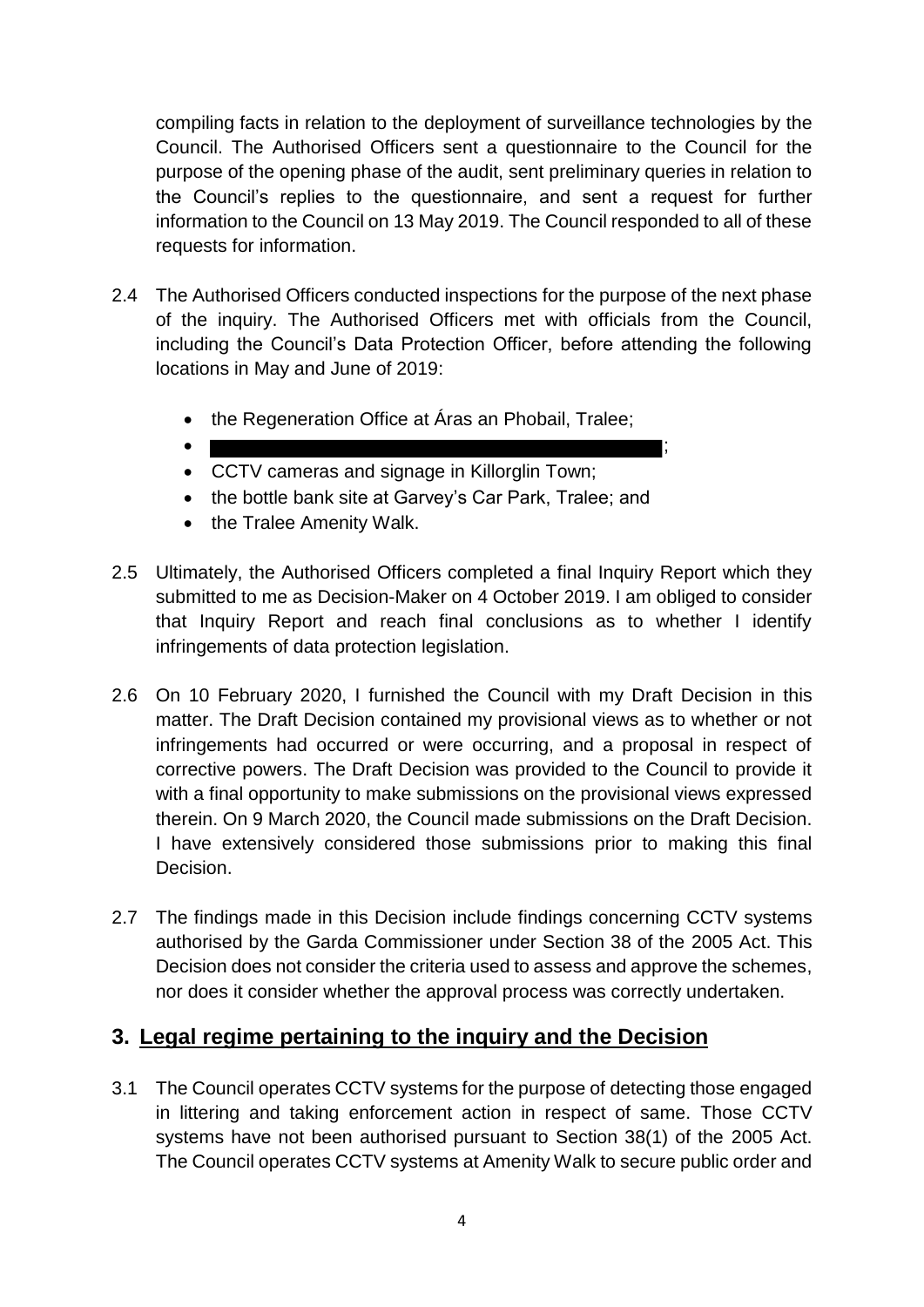safety at the walkway. Those systems have also not been authorised under Section 38(1). The Council operates further CCTV systems that have been authorised pursuant to Section 38(1). The sole or primary purpose of those CCTV systems is securing public order and safety in public places by facilitating the deterrence, prevention, detection and prosecution of offences<sup>1</sup>.

3.2 The General Data Protection Regulation (**'GDPR'**) is the legal regime covering the processing of personal data in the European Union. As a regulation, the GDPR is directly applicable in EU member states. The GDPR was transposed into Irish law by the 2018 Act. However, Article 2(2)(d) of the GDPR provides that:

> *'This Regulation does not apply to the processing of personal data … by competent authorities for the purposes of the prevention, investigation, detection or prosecution of criminal offences or the execution of criminal penalties, including the safeguarding against and the prevention of threats to public security'*

3.3 The Law Enforcement Directive (**'LED'**) is a *lex specialis* that provides specific rules with regard to the processing of personal data for such purposes. The LED is transposed into Irish Law by Part 5 of the 2018 Act, which (as set out in Section 70 therein), applies

> *'…to the processing of personal data by or on behalf of a controller where the processing is carried out—*

*(a) for the purposes of—*

*(i) the prevention, investigation, detection or prosecution of criminal offences, including the safeguarding against, and the prevention of, threats to public security, or*

*(ii) the execution of criminal penalties,*

*and*

**.** 

*(b) by means that—*

*(i) are wholly or partly automated, or*

*(ii) where the personal data form part of, or are intended to form part of, a relevant filing system, are not automated.'*

 $1$  This purpose is expressly provided for in Section 38(1) of the 2005 Act.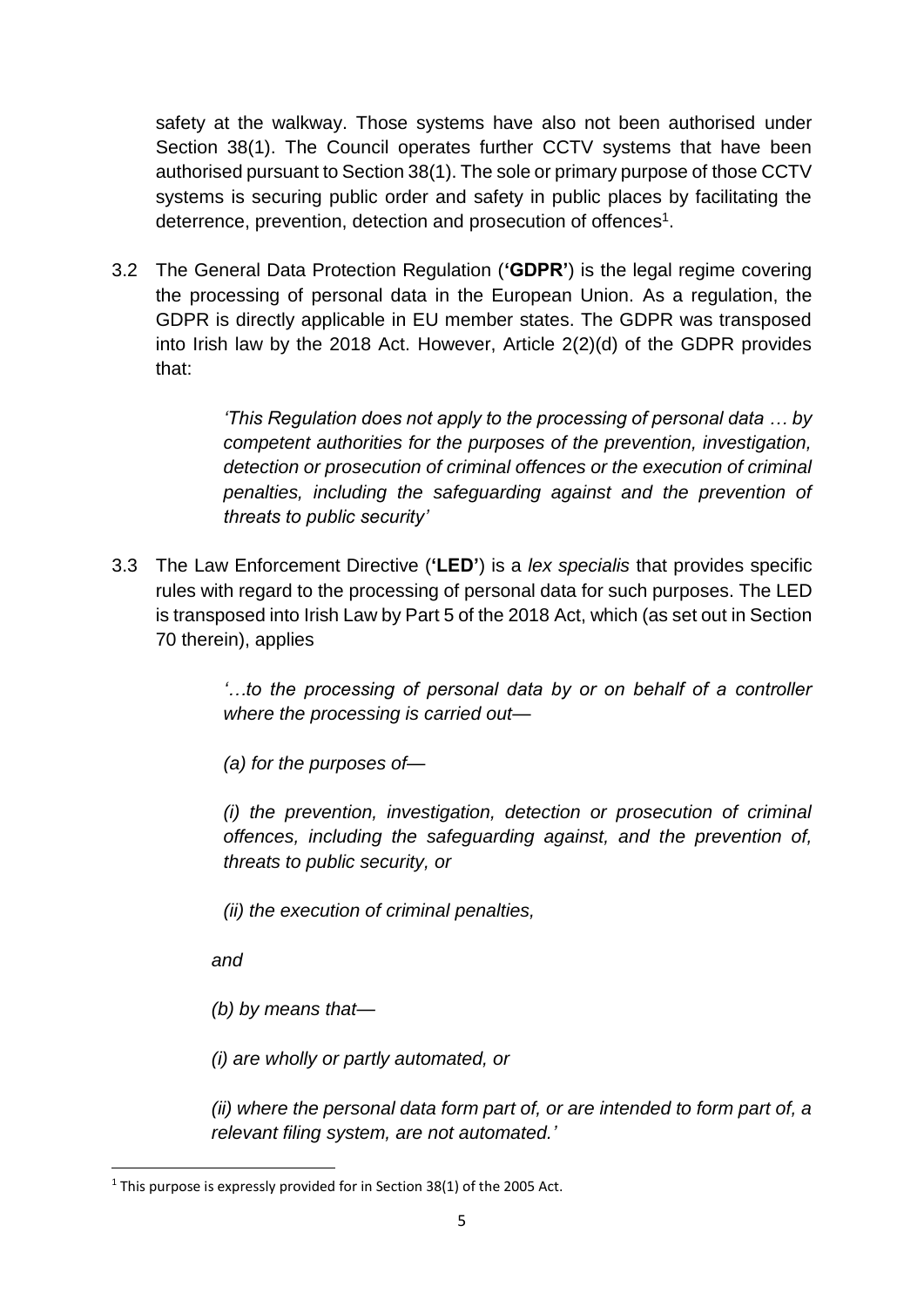3.4 'Controller', for the purposes of Part 5, is defined in Section 69(1) as:

*'(a) a competent authority that, whether alone or jointly with others, determines the purposes and means of the processing of personal data, or*

*(b) where the purposes and means of the processing of personal data are determined by the law of the European Union or otherwise by the law of the State, a controller nominated—*

*(i) by that law, or*

1

*(ii) in accordance with criteria specified in that law;'*

3.5 'Competent authority', for the purposes of Part 5, is defined in Section 69(1) as including:

> *'(a) a public authority competent for the prevention, investigation, detection or prosecution of criminal offences or the execution of criminal penalties in the State, including the safeguarding against, and the prevention of, threats to public security, or…'*

- 3.6 The Council is a 'competent authority' pursuant to this definition. It enjoys competence for the prevention, investigation, detection, and prosecution of certain offences under the Litter Pollution Act 1997. Furthermore, it enjoys a general competence regarding the prevention of crime, when performing its functions, under Section  $37(1)$  of The 2005 Act<sup>2</sup>.
- 3.7 Two criteria must be fulfilled for the LED, as incorporated by Part 5 of the 2018 Act, to apply to processing of personal data. Firstly, the processing must be conducted by or on behalf of a 'controller' as defined in Section 69 of the 2018 Act. Secondly, pursuant to Section 70 of the 2018 Act, the processing must be carried out for the purposes of the prevention, investigation, detection or prosecution of criminal offences, including the safeguarding against, and the prevention of, threats to public security, or the execution of criminal penalties.

 $2$  Section 37(1) provides that 'A local authority shall, in performing its functions, have regard to the importance of taking steps to prevent crime, disorder and anti-social behaviour within its area of responsibility.'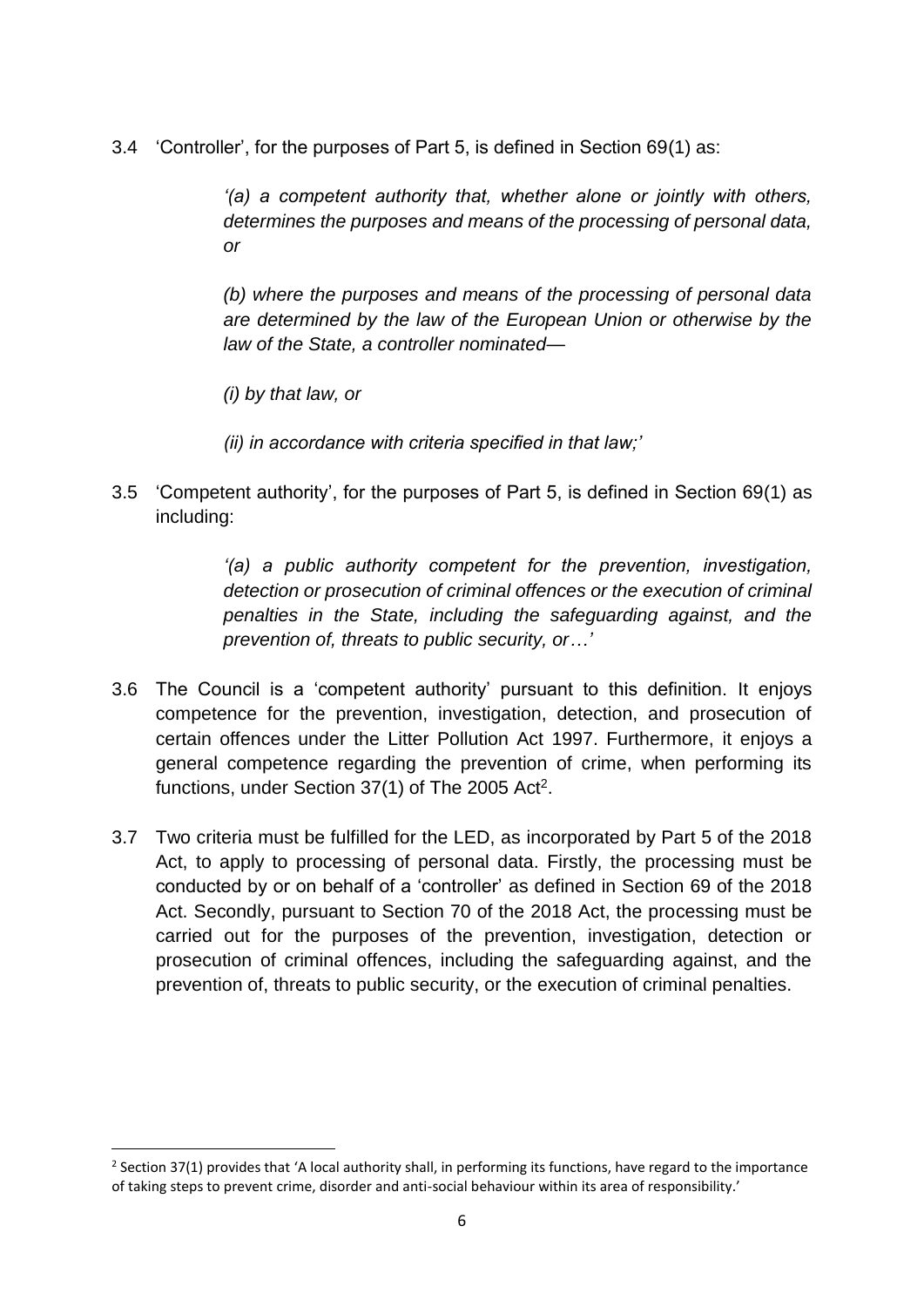#### *CCTV to detect and take enforcement action against those engaged in littering*

- 3.8 The Council is a 'Controller' within the meaning of Section 69(1) of the 2018 Act in respect of the CCTV data that it processes to detect and take enforcement action against those engaged in littering. The Council is a competent authority that is determining the purposes and means of that processing. The Council decided to install those CCTV systems to assist in its litter detection and enforcement responsibilities. Thus, the Council determined the purposes for operating the CCTV systems at those locations. It also determines the means of the processing by determining how the data are processed. It controls who has access to the footage, when the footage is deleted and which images to capture.
- 3.9 The Council processes the CCTV footage to detect and take enforcement action against those engaged in littering. Section 3 of the Litter Pollution Act 1997 makes it a criminal offence to create litter in a public place. Thus, the purposes of this automated processing include the prevention, investigation, detection or prosecution of criminal offences. The result is that the LED, incorporated through Part 5 of the 2018 Act, is applicable to the CCTV systems used to detect and take enforcement action against those engaged in littering.

## *CCTV systems operated by the Council pursuant to Section 38 of An Garda Síochána Act 2005*

- 3.10 The final Inquiry Report took the view that the GDPR is applicable to the CCTV systems that the Council operates pursuant to Section 38 of the 2005 Act. This Decision finds that the GDPR is not applicable to the processing of personal data through those systems and that instead, the Law Enforcement Directive, incorporated through Part 5 of the 2018 Act, is applicable. The analysis in respect of this finding is as follows.
- 3.11 The Council is a 'Controller' within the meaning of Section 69(1) of the 2018 Act in respect of the CCTV data that it processes pursuant to Section 38 of An Garda Síochána Act 2005. Section 38, and the delegated legislation made pursuant to it, determine the purposes and means of that processing of the personal data conducted by the Council in relation to these CCTV. Section 38(1) clearly sets out the sole or primary purpose of the CCTV as *'securing public order and safety in public places by facilitating the deterrence, prevention, detection and prosecution of offences'*. The means of the processing of the personal data are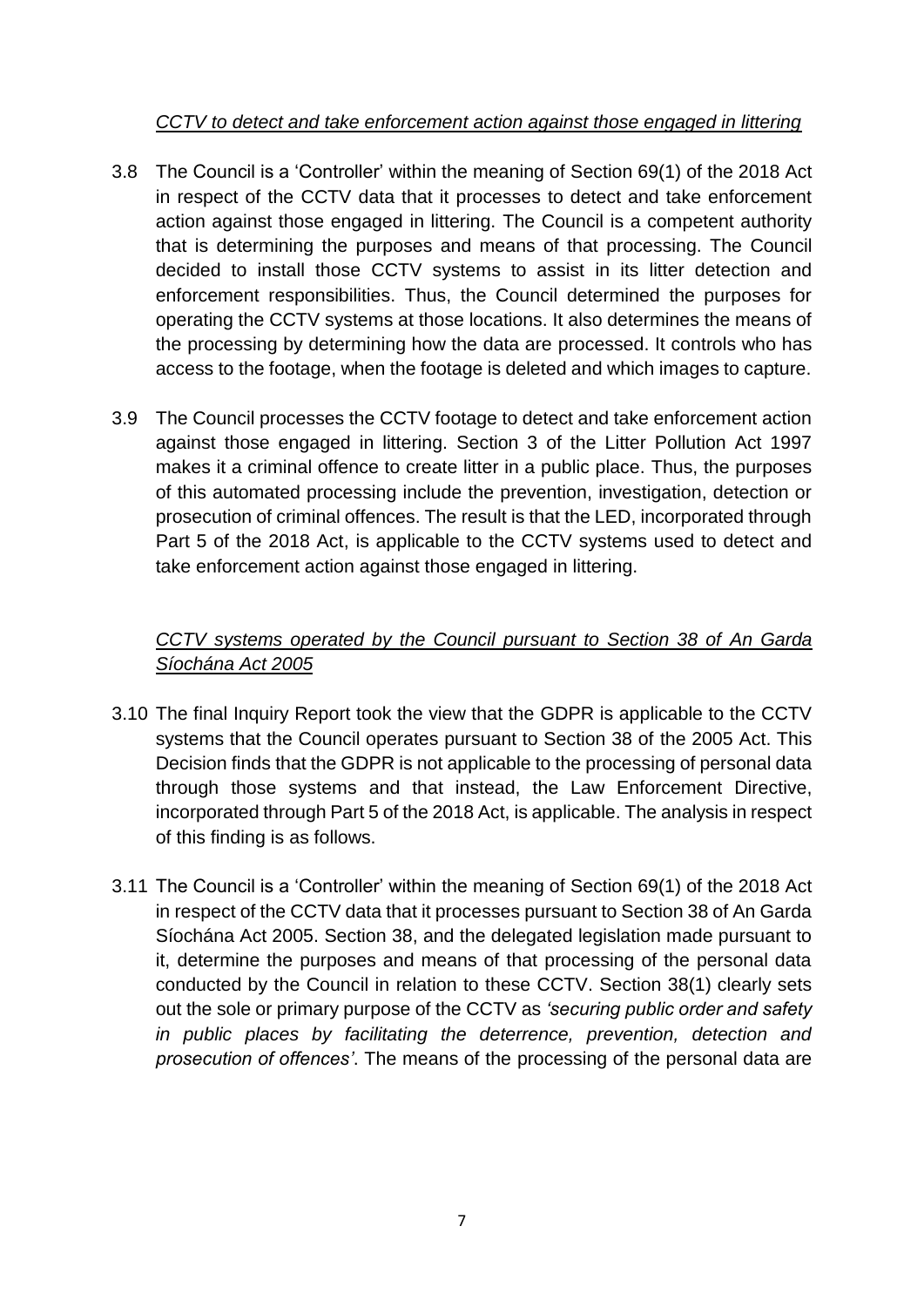set out in Section 38 and the delegated legislation made pursuant to it, including who has access to the CCTV<sup>3</sup> and the systems that can be used<sup>4</sup>.

- 3.12 Order 4(d) of the Garda Síochána (CCTV) Order 2006<sup>5</sup> requires local authorities to undertake to act as a data controller on the application for authorisation for the operation and installation of the CCTV. The Council has done so in respect of the authorisations. Thus, it is a controller pursuant to part (b) of the definition of controller in Section 69(1) of the 2018 Act.
- 3.13 The sole or primary purpose of the Council's operation of this CCTV is statutorily determined in Section 38(1) of the 2005 Act as *'securing public order and safety in public places by facilitating the deterrence, prevention, detection and prosecution of offences'*. Section 70 of the 2018 Act provides that Part 5 of the Act applies to automated processing for the purposes of the prevention, investigation, detection or prosecution of criminal offences. This is not a cumulative test, and any one of these purposes is sufficient to bring the processing under the Part 5. Therefore, even though the Council does not use this CCTV to investigate or prosecute criminal offences, it is clear that it records<sup>6</sup> CCTV at these locations for the purpose of securing public order and safety by facilitating the prevention of criminal offences. This purpose alone is sufficient to bring the processing under Part 5 of the 2018 Act.
- 3.14 Where data are processed for one purpose and then used for another, if the purpose changes with that new use, the GDPR may become applicable. There is no evidence in the inquiry that suggests that the Council processed the CCTV data for any purpose that would exclude the application of Part 5 of the 2018 Act.

## **4. Materials considered**

- 4.1 The Authorised Officers delivered the Inquiry Report to me on the 4<sup>th</sup> October 2019. I was also provided with all of the submissions received in compiling the report and the submissions made by the Council in respect of the draft Decision, including:
	- The Data Protection Audit Questionnaire, i.

<sup>&</sup>lt;sup>3</sup> Section 38(7) requires the Council to ensure that members of An Garda Síochána have access to the CCTV at all times for, inter alia, the purpose of retrieving information or data recorded by the CCTV.

<sup>4</sup> CCTV is defined in Section 38(14) defines CCTV as *'any fixed and permanent system employing optical devices for recording visual images of events occurring in public places'*. Section 38(1) authorises such systems. 5 S.I. No. 289/2006 – Garda Síochána (CCTV) Order, 2006.

 $6$  Pursuant to Section 69(1) of the 2018 Act, Recording data is expressly included within the meaning of 'processing' for the purposes of Part 5 of the 2018 Act.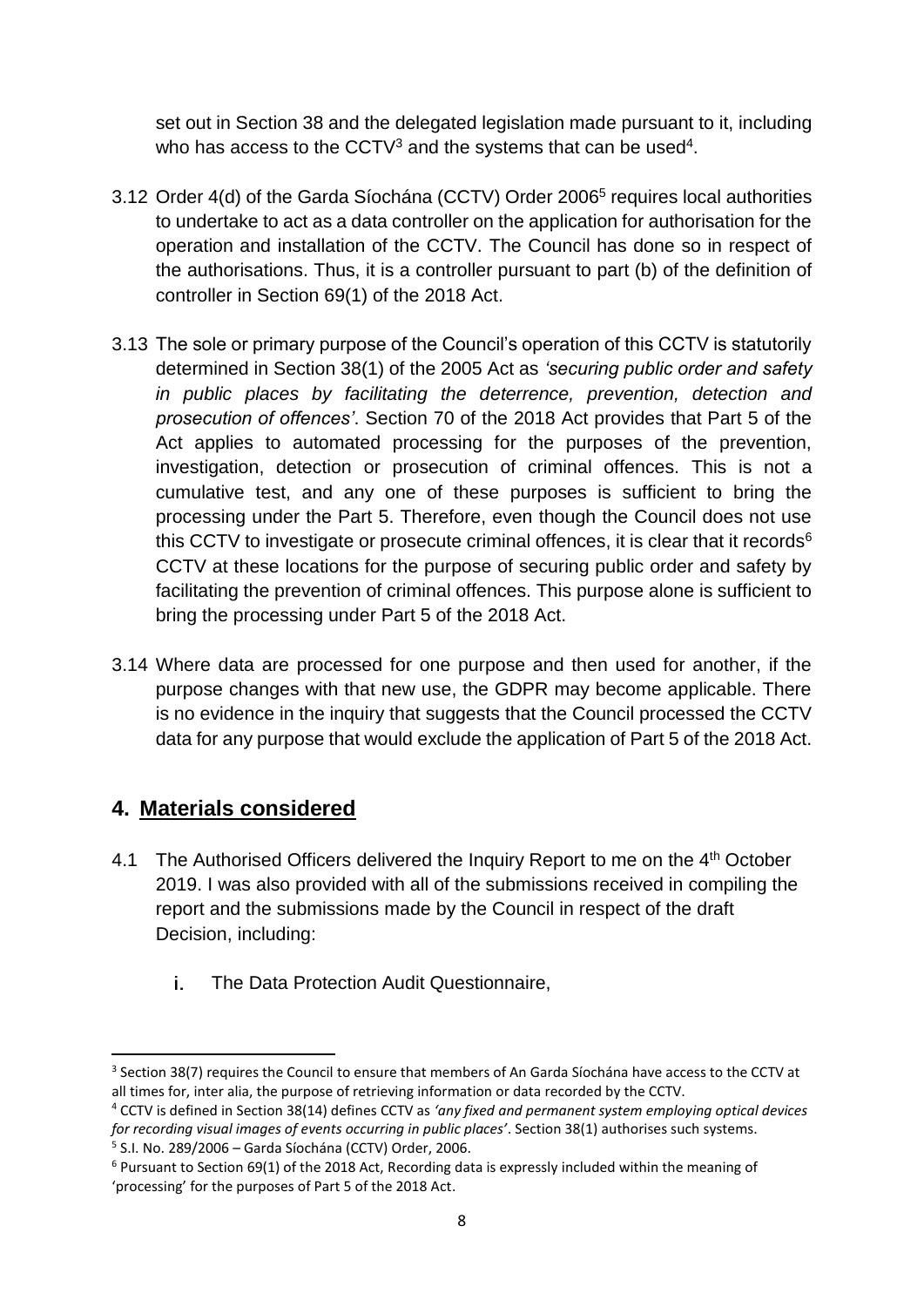- ii. Kerry County Council's response to the Data Protection Audit Questionnaire,
- Kerry County Council's report to accompany the completed Audit iii. Questionnaire,
- Kerry County Council CCTV Policy, IV.
- $V_{\rm{H}}$ Kerry County Council CCTV Inventory,
- Kerry County Council's replies to preliminary queries from the DPC, vi.
- Information request and replies from Kerry County Council, vii.
- viii. Kerry County Council's submissions on the draft report,
- IX. Kerry County Council's submissions on the redrafted version of Issue 15,
- Kerry County Council Environment Section's Code of Practice for Use of  $X_{-}$ CCTV Systems,
- xi. Kerry County Council's procedure from 1<sup>st</sup> June 2019 for the secure, transfer of CCTV footage to third parties and within the Data Controller organisation,
- xii An Garda Síochána Authorisations under Section 38(3)(c) of An Garda Síochána Act, 2005,
- xiii. Kerry County Council Data Protection Impact Assessment dated 10<sup>th</sup> October 2018,
- Kerry County Council Data Protection Impact Assessment dated 30<sup>th</sup> xiv. July 2019, and
- Submissions made by the Council's Data Protection Officer on 9th March XV. 2020.
- 4.2 I am satisfied that the audit and inquiry were correctly conducted and that fair procedures were followed throughout including, but not limited to, notifications to the data controller and opportunity for the data controller to comment on a draft Inquiry Report before it was submitted to me as decision-maker.

## **5. Data controller**

5.1 This Decision and the corrective measures herein are addressed to Kerry County Council as the relevant data controller in relation to the findings made.

## **6. Personal Data**

6.1 Section 69 of the 2018 Act defines 'personal data' as:

*'"personal data" means information relating to—*

*(a) an identified living individual, or*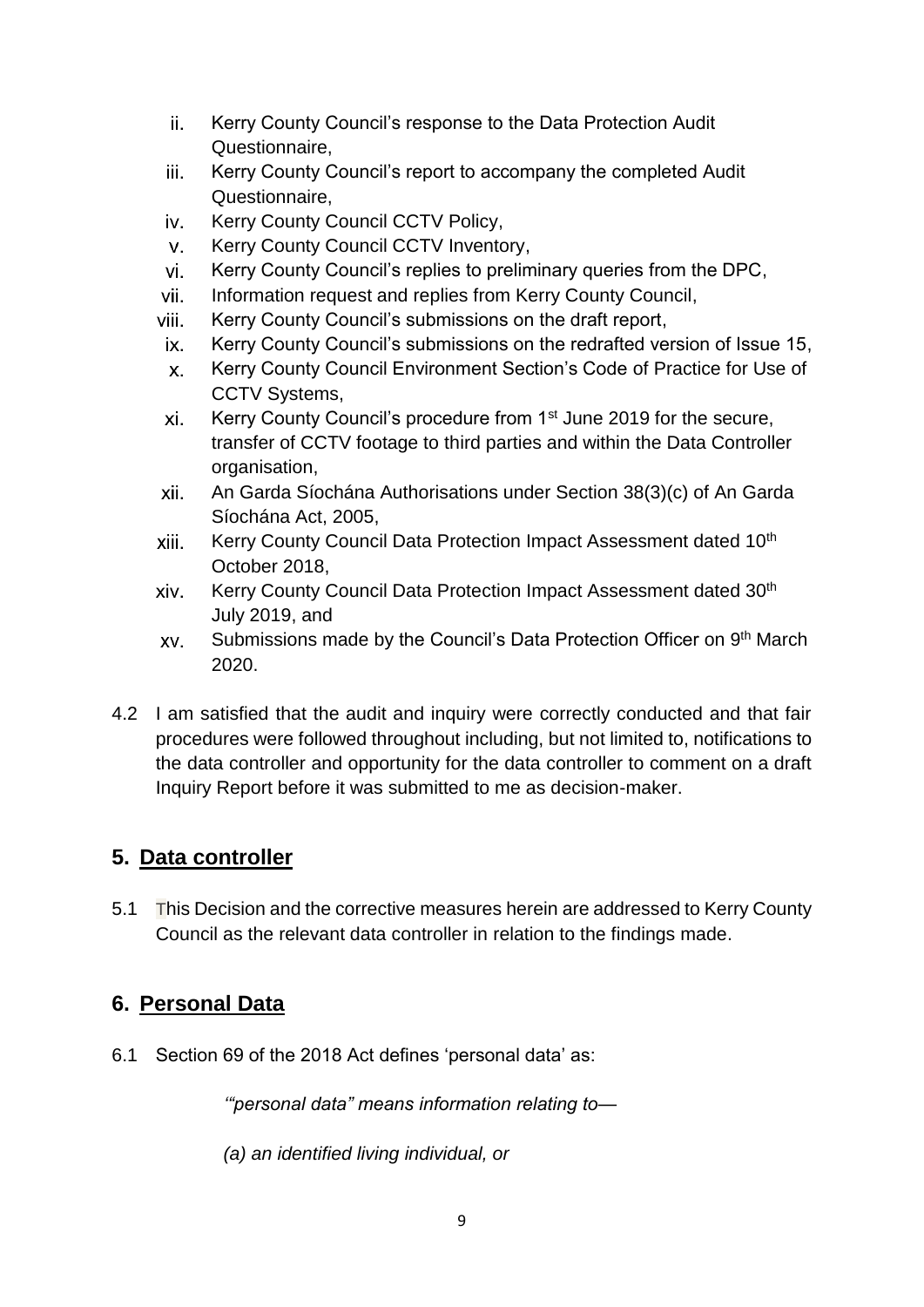*(b) a living individual who can be identified from the data, directly or indirectly, in particular by reference to—*

*(i) an identifier such as a name, an identification number, location data or an online identifier, or*

*(ii) one or more factors specific to the physical, physiological, genetic, mental, economic, cultural or social identity of the individual;'*

6.2 This Decision concerns CCTV systems located in public places. The CCTV systems routinely process images of members of the public. It is possible to identify individuals from such images, even where an individual's face is not visible. Thus, the data processed by the CCTV systems constitutes 'personal data'.

## **7. Analysis and findings**

- 7.1 The Authorised Officers identified a total of 15 issues in the course of their inquiry. I have considered each in turn and I also considered the commonality of issues identified. Given that the Council is a controller in each and all of the issues identified, I will group my analysis and findings based on the commonality of issues arising.
- 7.2 Since the inquiry commenced, the Council has taken steps to address some of the issues identified in the inquiry. This Decision sets out findings as to whether infringements of the 2018 Act have occurred by reference to the dates of the inspections conducted by the Authorised Officers (even if those infringements have since been addressed) or are occurring . Therefore, it is acknowledged that some of the findings in this Decision may since have been addressed by the Council.

## **A. Lawfulness of the CCTV systems for detecting and taking enforcement action against those engaged in littering and at Amenity Walk ('the Skinny Mile Walkway')**

#### **Inquiry Report Issues 1 and 5**

7.3 The Council operates CCTV systems at five locations for detecting and taking enforcement action against those engaged in littering. These CCTV systems do not have authorisation under Section 38(1) of the 2005 Act. The Council has powers and duties for the prevention, investigation, detection and prosecution of litter related offences under the Litter Pollution Act 1997, the Waste Management Act 1996 (as amended), and the Local Government Act 2001. It relies on these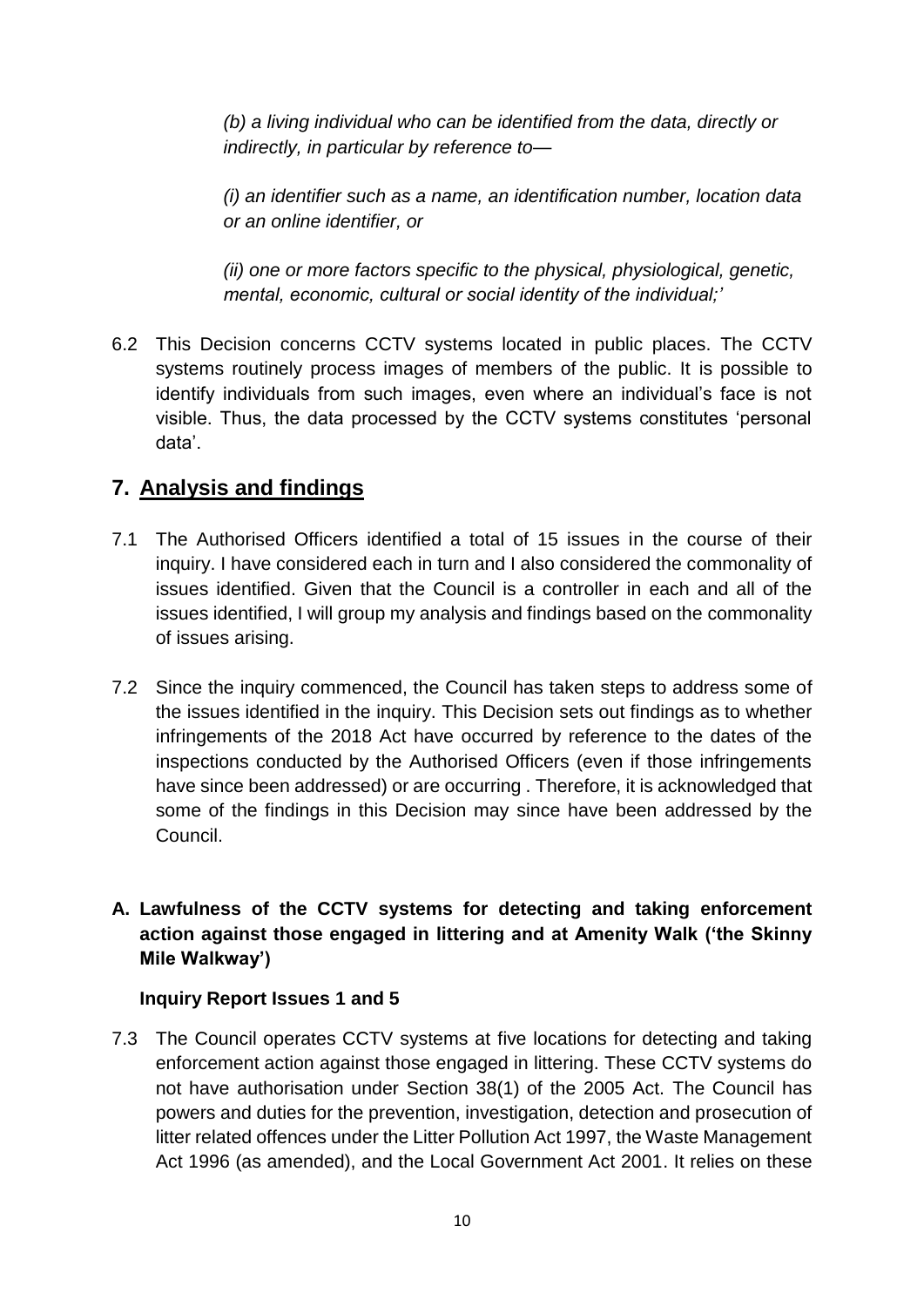functions as a lawful basis for these CCTV systems on the basis that the CCTV systems are necessary for the performance of those functions.

7.4 Section 71(1)(a) of the 2018 Act requires that '*data shall be processed lawfully and fairly'*. Section 71(2) expands on the requirement that personal data be processed lawfully, providing that:

> *'(2) The processing of personal data shall be lawful where, and to the extent that—*

> *(a) the processing is necessary for the performance of a function of a controller for a purpose specified in section 70 (1)(a) and the function has a legal basis in the law of the European Union or the law of the State, or*

> *(b) the data subject has, subject to subsection (3), given his or her consent to the processing.'*

7.5 Section 71 of the 2018 Act must be interpreted alongside Article 8 of the LED. In *National Asset Management Agency v Commissioner for Environmental*  Information<sup>7</sup>, the Supreme Court interpreted the Irish legislation<sup>8</sup> that implemented Directive 2003/4/EC<sup>9</sup>. The definition of '*public authority*' in the Irish legislation contained additional paragraphs to that in the Directive. The Court held, in relation to interpreting legislation introduced implementing an international treaty:

> *'this specific obligation undertaken by Ireland as a member of the EU requires that the courts approach the interpretation of legislation in implementing a directive, so far as possible, teleologically, in order to achieve the purpose of the directive.'<sup>10</sup>*

The Court went on to hold that:

*'If even as a matter of purely domestic interpretation, the provisions of those subparagraphs might appear to either fall short of what is required by the Directive, or go further, an Irish court might be required* 

<sup>7</sup> National Asset Management Agency -v- Commissioner for Environmental Information [2015] IESC 51.

<sup>8</sup> Statutory Instrument No. 133 of 2007.

<sup>9</sup> Directive 2003/4/EC of the European Parliament and of the Council of 28 January 2003 on public access to environmental information and repealing Council Directive 90/313/EEC.

<sup>10</sup> Ibid At paragraph 10.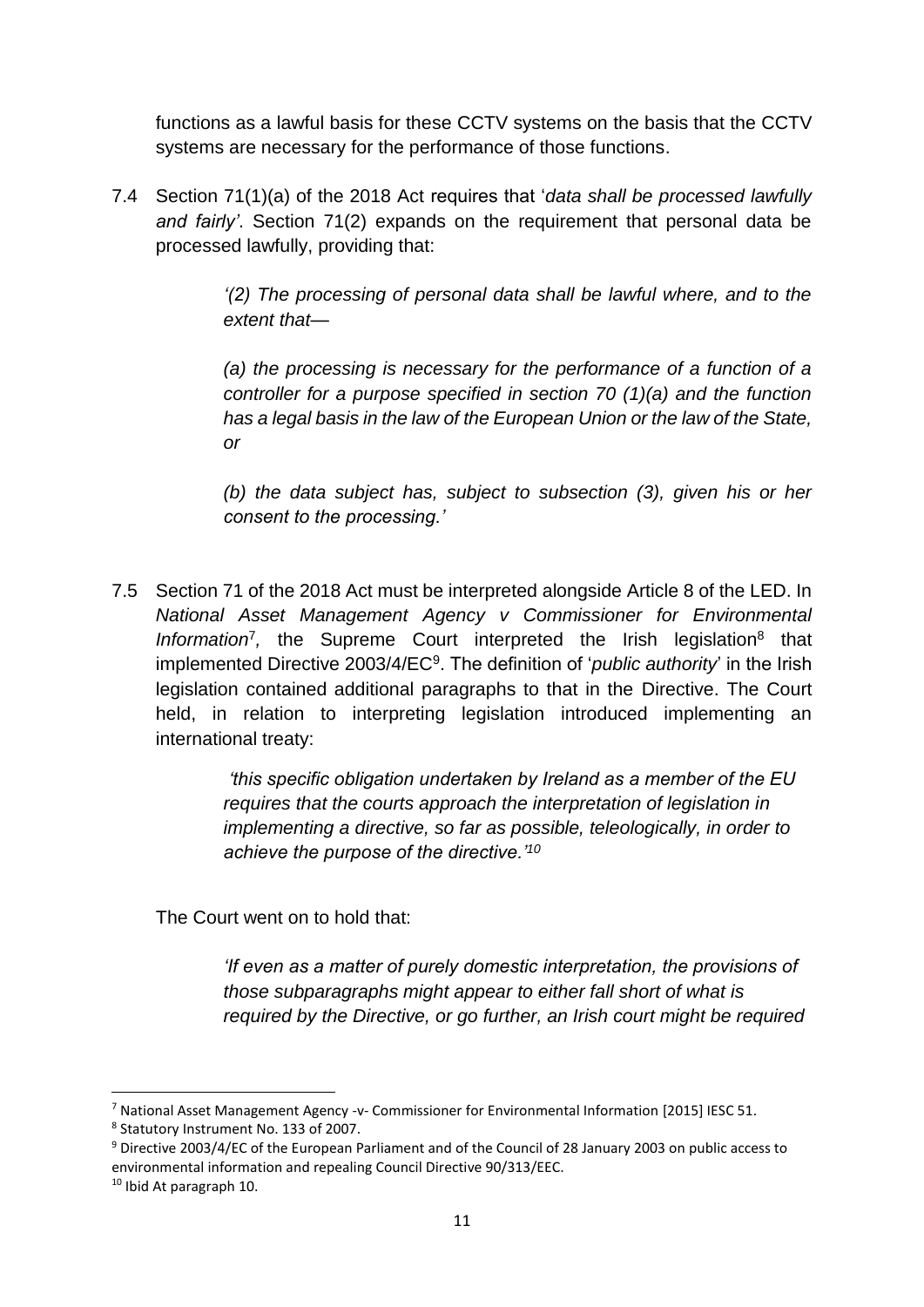*to adopt another interpretation which is consistent with the provisions of the Directive, if that is possible.'<sup>11</sup>*

- 7.6 In *Minister for Justice and Equality, Commissioner of An Garda Síochána v Workplace Relations Commission<sup>12</sup>*, the Court of Justice of the European Union confirmed that *'the principal of primacy of EU law requires not only the courts but all bodies of the Member States to give full effect to EU rules'<sup>13</sup>*. This case concerned the duty to disapply national legislation that is contrary to EU law. The duty to interpret national legislation teleologically to achieve the purpose a Directive is equally applicable to all Member State bodies.
- 7.7 Section 71 of the 2018 Act must be interpreted so far as possible, teleologically, in order to achieve the purpose of the LED. It is a clear purpose of the LED that processing that falls within its scope must be based on Union or Member State law. Article 8 of the Law Enforcement Directive provides for the lawfulness of processing:

*'1.Member States shall provide for processing to be lawful only if and to the extent that processing is necessary for the performance of a task carried out by a competent authority for the purposes set out in Article 1(1) and that it is based on Union or Member State law.*

*2.Member State law regulating processing within the scope of this Directive shall specify at least the objectives of processing, the personal data to be processed and the purposes of the processing.'*

- 7.8 Thus, Article 8(1) sets out two criteria that must be fulfilled for processing to be lawful. First, the processing must be necessary for the performance of a task of a competent authority. Second, the processing must be based on Union or Member State law. Where Member State law forms the basis for processing, Article 8(2) elaborates on what must be specified in that law. It must specify the objectives of processing, the personal data to be processed and the purposes of the processing.
- 7.9 The requirement in Section 71 that data be processed lawfully must be interpreted as requiring that the processing be based on Union or Member State law. It goes beyond requiring that the controller's function alone is based on law. Member State law must specify the objectives of processing, the personal data to be processed and the purposes of the processing as per Article 8(2) of the LED.

1

<sup>&</sup>lt;sup>11</sup> Ibid at paragraph 11.

<sup>&</sup>lt;sup>12</sup> Case C-378/17, Minister for Justice and Equality, Commissioner of An Garda Síochána v Workplace Relations Commission , judgment of 4 December 2018 (ECLI:EU:C:2018:979).

<sup>&</sup>lt;sup>13</sup> At paragraph 39.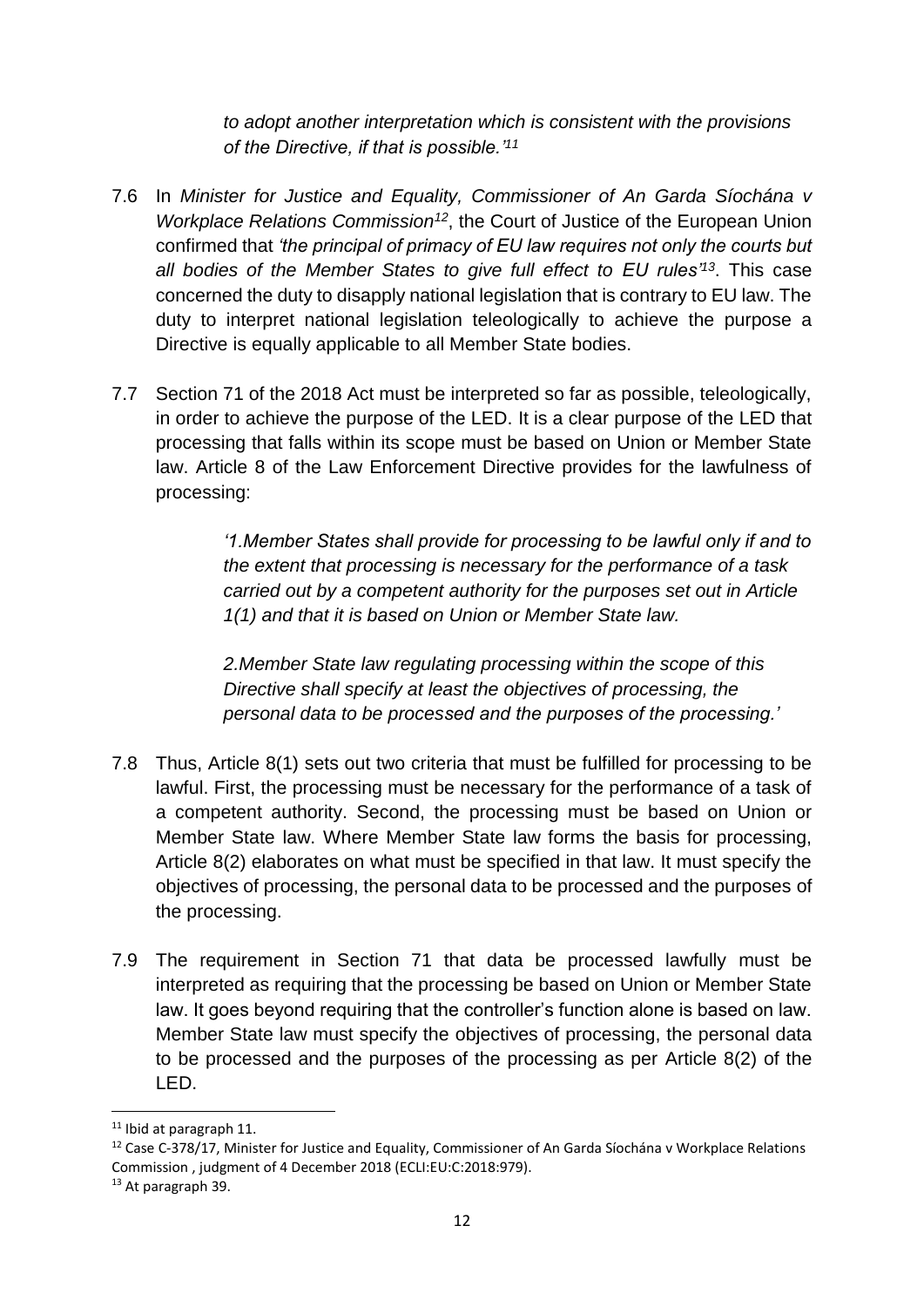7.10 The matters that Member State law must specify do not necessarily have to be codified in an Act of the Oireachtas, but they must have a clear legal basis, for example in the common law or statutory instrument. The Member State law must be clear, precise and its application must be foreseeable. Recital 33 of the LED elaborates on the form that such Member State law must take and what must be specified therein:

> *'Where this Directive refers to Member State law, a legal basis or a legislative measure, this does not necessarily require a legislative act adopted by a parliament, without prejudice to requirements pursuant to the constitutional order of the Member State concerned. However, such a Member State law, legal basis or legislative measure should be clear and precise and its application foreseeable for those subject to it, as required by the case-law of the Court of Justice and the European Court of Human Rights. Member State law regulating the processing of personal data within the scope of this Directive should specify at least the objectives, the personal data to be processed, the purposes of the processing and procedures for preserving the integrity and confidentiality of personal data and procedures for its destruction, thus providing sufficient guarantees against the risk of abuse and arbitrariness.'*

7.11 This means that the measures must regulate the processing by providing guidance to controllers and data subjects as to when particular processing is permissible. This is consistent with the case law of the Court of Justice of the European Union. For instance, in Schrems v Data Protection Commissioner<sup>14</sup> the court held (at paragraph 91):

> *'As regards the level of protection of fundamental rights and freedoms that is guaranteed within the European Union, EU legislation involving interference with the fundamental rights guaranteed by Articles 7 and 8 of the Charter must, according to the Court's settled case-law, lay down clear and precise rules governing the scope and application of a measure and imposing minimum safeguards, so that the persons whose personal data is concerned have sufficient guarantees enabling their data to be effectively protected against the risk of abuse and against any unlawful access and use of that data.'*

7.12 An Act of the Oireachtas, for example, might implicitly provide for the processing of certain personal data, without expressly listing each category of personal data

1

<sup>14</sup> Case C-362/14, Maximillian Schrems v Data Protection Commissioner, judgment of 6 October 2015(ECLI:EU:C:2015:650).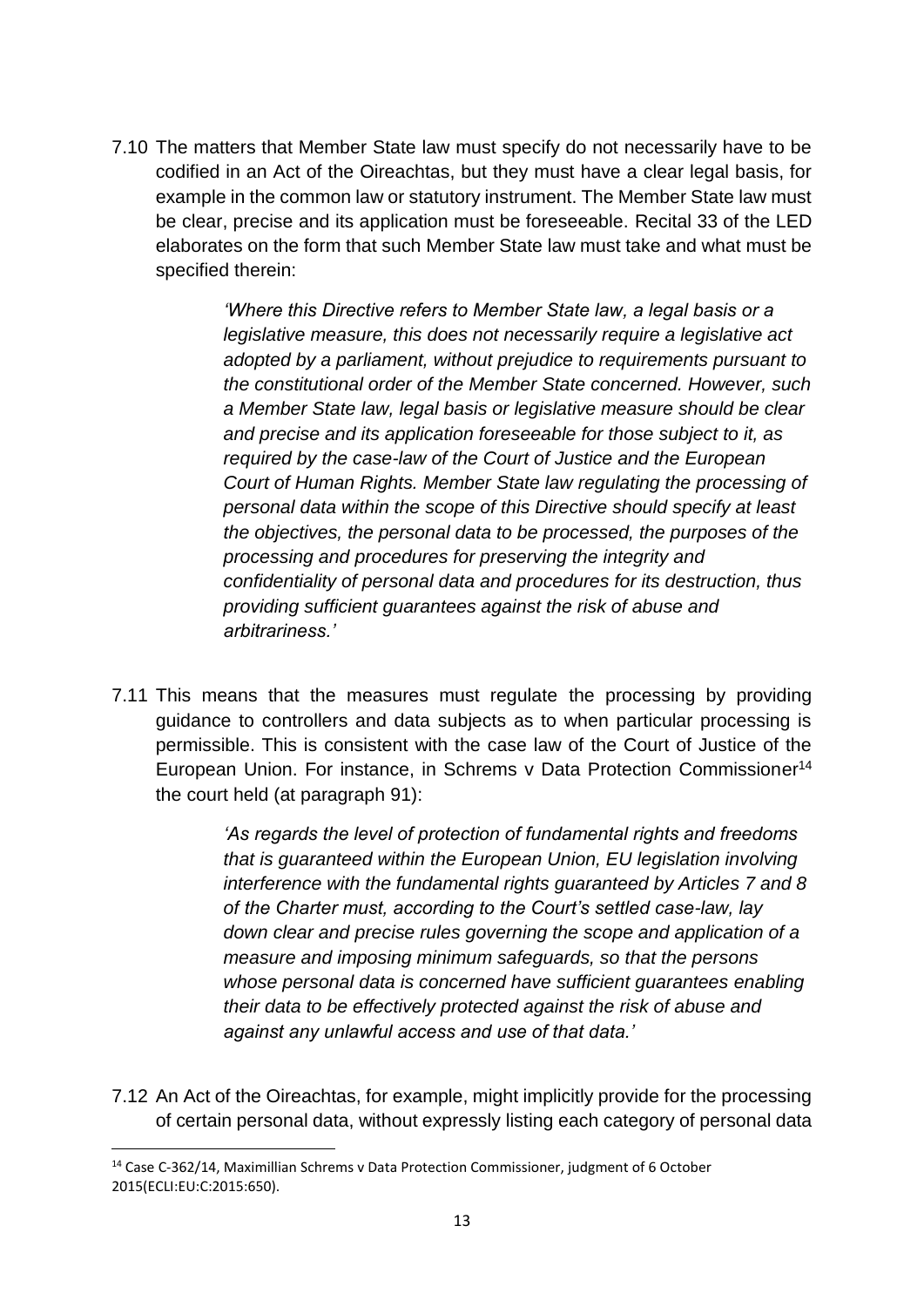that is to be processed. Such an Act would be sufficient to provide a lawful basis once the objectives, the personal data to be processed and the purposes are clear and foreseeable from that Act.

7.13 The Council's use of CCTV footage cannot lawfully be based on The Litter Pollution Act 1997, the Waste Management Act 1996, and the Local Government Act 2001. I have considered the Council's submission, dated 9 March 2020, in which it stated that:

> *'These acts set out strong powers in relation to the detection of prosecution of offences in relation to issues such as indiscriminate dumping and as the powers of prosecution were the responsibility of the Local Authority, it was considered appropriate that a variety of measures utilised by council officials and litter wardens including the use of cctv would be adequately covered under such a range of legislation.'*

I have carefully considered the full range of legislation and the Council's use of CCTV to detect and take enforcement action against those engaged in littering. These Acts do not regulate this type of processing as is required by Article 8(2) of the LED. Although the Acts provide the Council with certain functions, including of the prevention, investigation, detection and prosecution of litter offences, and that this implicitly provides for the processing of certain categories of personal data, the Acts do not provide for processing of images of members of the public using CCTV footage in this manner. There are no provisions in any of the three Acts that can be said to govern such a wide scope of processing. Even if the Acts did specify for this personal data to be processed, in the absence of significant other amendments, the Acts would be severely lacking in rules that govern the scope and application of such CCTV, including, among others, the criteria that must be fulfilled before installing such CCTV, the supervision of such CCTV once installed, and the termination of the CCTV. Furthermore, the Acts do not specify any procedures for preserving the integrity and confidentiality of personal data processed by such CCTV.

7.14 Section 38 of the 2005 Act regulates the installation and operation of fixed and permanent CCTV for securing public order and safety in public places by facilitating the deterrence, prevention, detection and prosecution of offences. This provision could, potentially, provide a basis for the Council's use of CCTV at these five locations. However, such CCTV systems must, amongst other things, be authorised by the Garda Commissioner. In the absence of such authorisation and general compliance with Section 38, I find that the Council's use of CCTV systems at these locations is unlawful.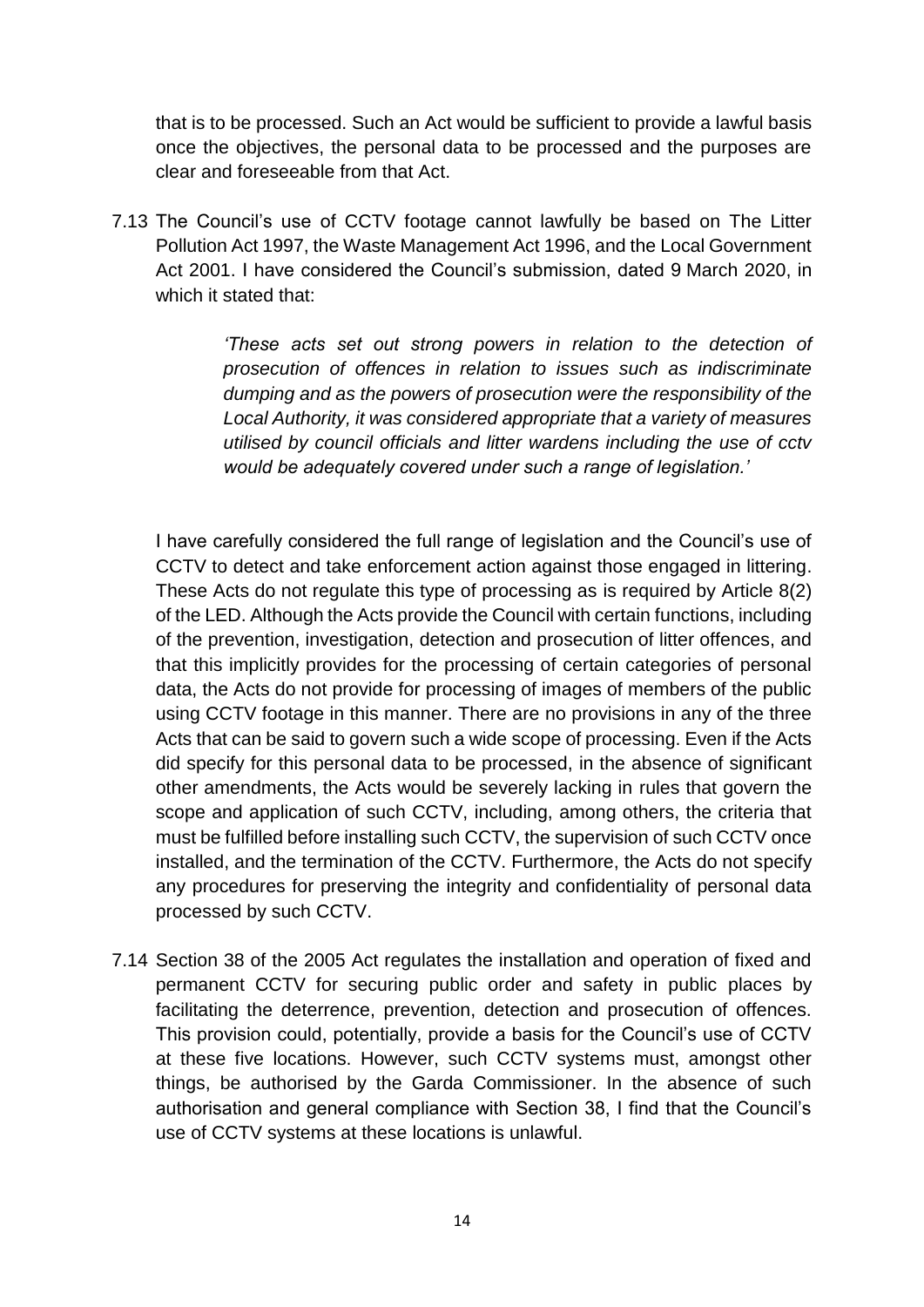7.15 The Council installed 26 CCTV cameras at Amenity Walk. The purpose of the cameras is to secure public order and safety at the walkway. I find that this processing is not based on Union or Member State law in circumstances where the cameras were not authorised by the Garda Commissioner under Section 38 of the 2005 Act. Therefore, I find that the processing of this personal data is not lawful and is in breach of Section 71(1)(a) of the 2018 Act.

#### *Findings*

- 7.16 **I find that the Council infringed Section 71(1)(a) of the 2018 Act by unlawfully installing and operating CCTV systems at the 5 locations identified.**
- 7.17 **I find that the Council infringed Section 71(1)(a) of the 2018 Act by unlawfully installing and operating CCTV systems at Amenity Walk.**
- 7.18 **Notwithstanding the unlawfulness of the CCTV systems at these locations, for completeness, this Decision considers below the remaining issues identified by the inquiry at these locations.**
- **B. Appropriate signage and general transparency**

#### **Inquiry Report Issue 2**

#### *Analysis*

 $\overline{\phantom{a}}$ 

- 7.19 The Inquiry Team examined the CCTV signage on display at Garvey's Car Park bottle bank during their visit there. They also examined images of the signage at other bottle bank facilities. This signage is used to communicate certain information to members of the public.
- 7.20 The principle of transparency flows from the requirement in Section 71(1)(a) of the 2018 Act that data be processed fairly<sup>15</sup>. This principle concerns the provision of information to data subjects related to fair processing, how data controllers communicate to data subjects in relation to their rights and how data controllers facilitate the exercise of those rights. Provisions in respect of these concepts are found in the LED and in Part 5 of the 2018 Act.
- 7.21 Members of the public visiting Garvey's Car Park bottle bank have their images captured on the CCTV there before the CCTV notices come to their attention as

<sup>&</sup>lt;sup>15</sup> Although the principle of transparency is not expressly referenced in Section 71(1)(a) nor in the Articles of the LED, Recital 26 of the LED provides that '*Any processing of personal data must be lawful, fair and transparent in relation to the natural persons concerned, and only processed for specific purposes laid down by law. This does not in itself prevent the law-enforcement authorities from carrying out activities such as covert investigations or video surveillance…'*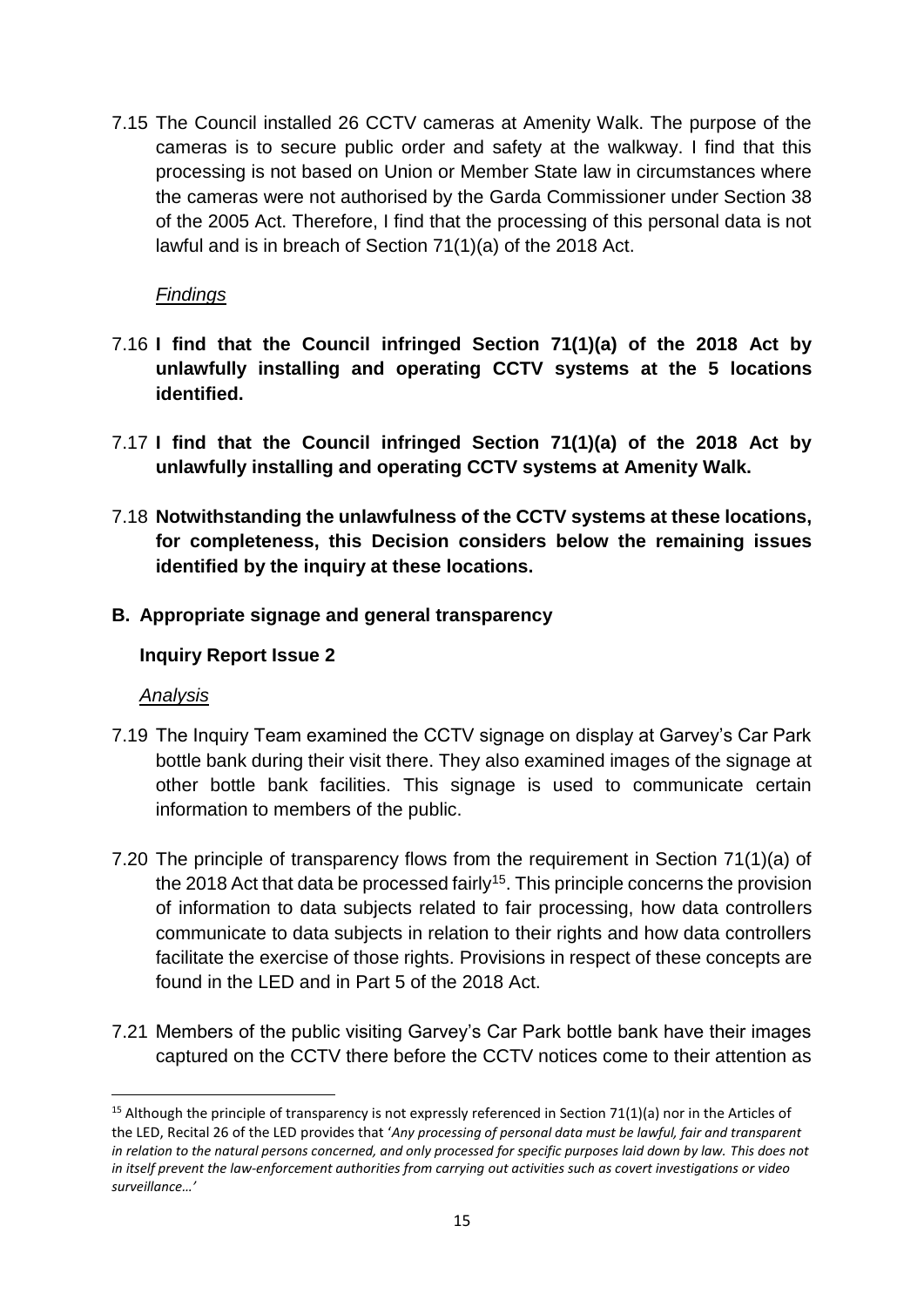there is no CCTV signage at the approach to the site. In this regard, Section 90 of the 2018 Act requires controllers to ensure that data subjects are provided with certain information, or that information is made available to them, within a reasonable period after the personal data are obtained. Unlike the corresponding requirement under the GDPR<sup>16</sup>, there is no requirement in law for any of this information to be provided at the time when the personal data are obtained. In circumstances where CCTV notices are displayed within the car park, therefore, the information is made available to data subjects within a reasonable period after their images are captured on the CCTV footage.

7.22 The content of the CCTV notices that are on display at Garvey's Car Park bottle bank is detailed in the Inquiry Report. Each recycling receptacle displays a notice with *'TCI I bhfeidhm CCTV in use.'* There is also a notice on a poll in the car park that states:

> *'Rabhadh Ceamaraí TCI I bhFeihhm. CCTV Cameras in operation. Tuilleadh eolais, scanáil an cód QR nó teir go kerrycoco.ie/CCTV. To find out more, scan the QR code or visit kerrycoco.ie/CCTV.'*

These notices do not provide any information on the contact details for the data controller, the contact details of the data protection officer of the controller, nor the purposes of the CCTV cameras. Such information must be provided or made available to data subjects pursuant to Section 90(2) (a), (b) and (c) of the 2018 Act. However, Section 90 (3) goes on to stipulate that this information may be made available by means of publication on the website of the controller. As decision maker, I have conducted a search of the kerrycoco.ie/CCTV webpage. I am satisfied that this information is available at that page.

7.23 The information that the Council is obliged to provide or make available to data subjects must be in an easily accessible form. In this regard, section 93(1) of the 2018 Act provides:

*'Where a controller—*

1

*(a) provides or makes available information to a data subject under section 90* 

*(b) provides or makes available information to, or communicates with, a data subject pursuant to a request under section 91 or 92,*

<sup>&</sup>lt;sup>16</sup> Article 13 of the GDPR requires that similar information be provided to data subjects at the time when personal data are obtained where the data are collected from the data subject. Article 13 of the LED permits the approach adopted in Section 90 in so far as it does not contain a corresponding requirement that Member States provide for the data to be made available at the time that they are obtained.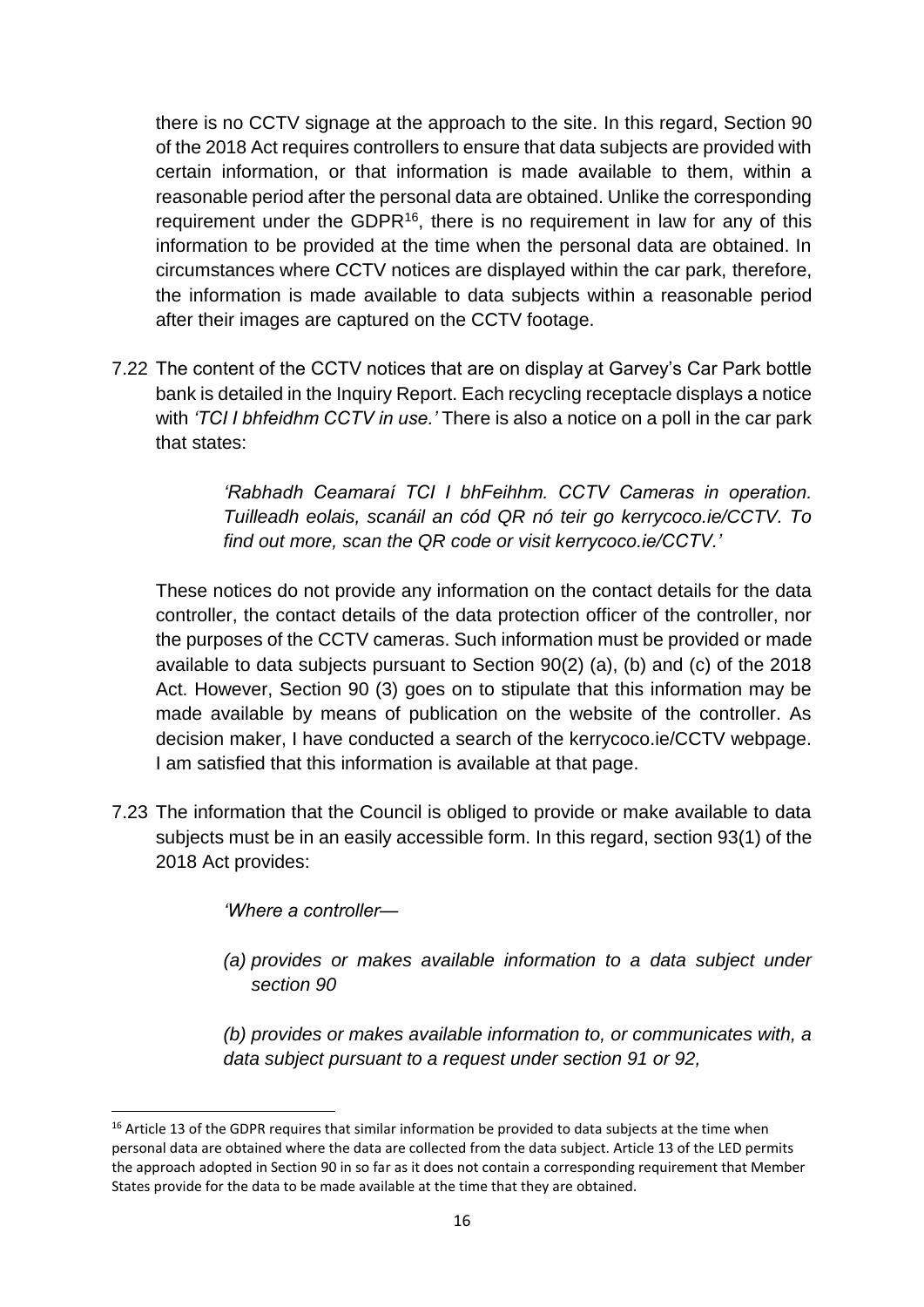*the controller shall take all reasonable steps to ensure the information is provided or made available, or the communication is made, as the case may be, in a concise, intelligible and easily accessible form using clear and plain language.' [emphasis added]*

The Article 29 Data Protection Working Party has given guidance on the meaning of 'easily accessible'<sup>17</sup>:

> *'The "easily accessible" element means that the data subject should not have to seek out the information; it should be immediately apparent to them where and how this information can be accessed, for example by providing it directly to them, by linking them to it, by clearly signposting it or as an answer to a natural language question…'<sup>18</sup>*

- 7.24 In the circumstances, reasonable steps to ensure that such information is available in an easily accessible form include:
	- i. Referencing 'kerrycoco.ie/CCTV' on the notices on the recycling receptacle, and
	- ii. Making the more detailed notice available at a height and location that is immediately apparent and functional to visitors to the car park.

I find that the Council has failed to take such reasonable steps. In reaching this finding, I have had regard to the fact that the notice on the front of each recycling receptacle does not reference the website where further information is available. The more detailed notice was on the opposite end of the car park, on a pole at a height that rendered the QR code to be not easily accessible.

#### *Findings*

7.25 **I find that the Council infringed Section 93(1) of the 2018 Act by failing to take all reasonable steps to ensure that the information provided to data subjects, pursuant to Section 90 of the same Act, is provided or made available in an easily accessible form. The availability of this information on the Council's website does not remedy this infringement as the physical signage on the waste receptacle does not reference the website and the other notice is at a height and location where it is not easily accessible to visitors of the car park.**

<sup>&</sup>lt;sup>17</sup> Article 29 Data Protection Working Party, Guidelines on transparency under Regulation 2016/679 (17/EN WP260). Although these guidelines relate to the GDPR, paragraph 1 provides that 'I Insofar as compliance with transparency is required in relation to data processing under Directive (EU) 2016/680, these guidelines also apply to the interpretation of that principle.'

<sup>18</sup> Ibid at paragraph 11.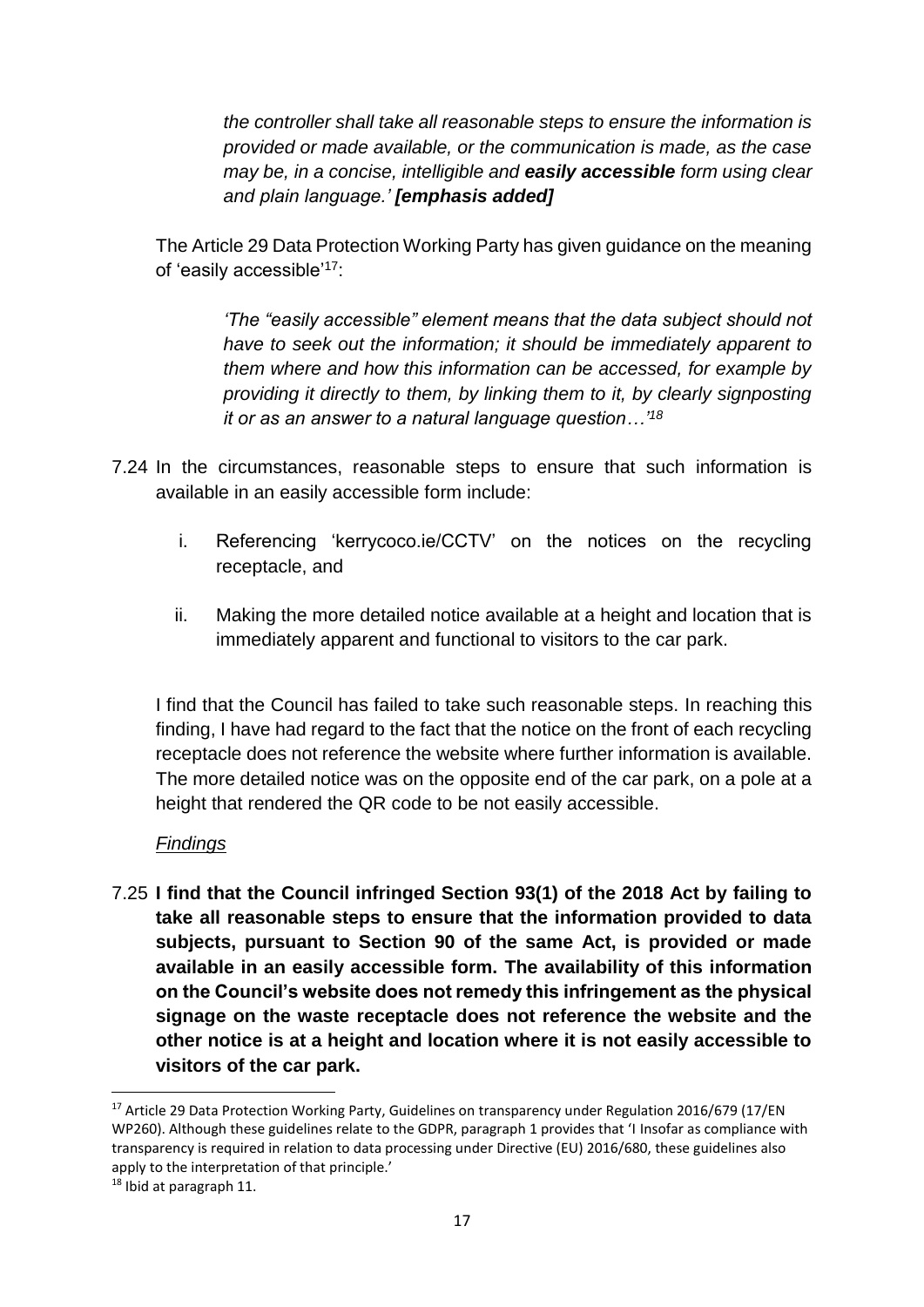- 7.26 **I find that the lack of CCTV signage at the approach to the bottle banks does not infringe the 2018 Act as the 'reasonable period' requirement in Section 90 is complied with in circumstances where the CCTV signage is available within the car park. However, I note that the failure to place the signs in a way that makes the public aware that they are entering a CCTV area is in breach of the Council's own CCTV policy<sup>19</sup> .**
- 7.27 **I find that the lack of information on the face of the CCTV signage regarding the contact details for the data controller, the contact details of the data protection officer of the controller, and the purposes of the CCTV cameras does not infringe Section 90 of the 2018 Act in circumstances where that information is available on the Council's website.**

#### **C. Excessive data collection**

#### **Inquiry Report Issues 3 and 9**

- 7.28 The Inquiry Team inspected photographs of the field of vision captured by the CCTV cameras operating at Garvey's Car Park and carried out an onsite inspection. The entire area that is adjacent to the bottle bank facility, including part of the car park, is captured in the field of vision. This results in the recording of images of members of the public who are not using the bottle bank facility. The Council submitted that the wider view is used to minimise indiscriminate dumping in the area adjacent to the recycling centre and to check car registration numbers of those engaged in such dumping.
- 7.29 The Inquiry Team also inspected the field of vision on the CCTV monitor in Áras an Phobail. The cameras provided full views of private properties and did not use any form of privacy masking in some areas, for example at Kevin Barry Villas, Hawley Park, Mitchell's Avenue towards Mitchell's Road, and the Grotto towards Mitchell's Road. The CCTV cameras also focused on the garden allotment plots at Tobar Naofa.
- 7.30 Data processed under the LED must comply with the principle of data minimisation. In this regard, Section 71(1)(c) of the 2018 Act requires that '*data shall be adequate, relevant and not excessive in relation to the purposes for which they are processed'.*

1

<sup>&</sup>lt;sup>19</sup> The Council's CCTV Policy is available at this link: http://docstore.kerrycoco.ie/KCCWebsite/gdpr/cctvpolicy.pdf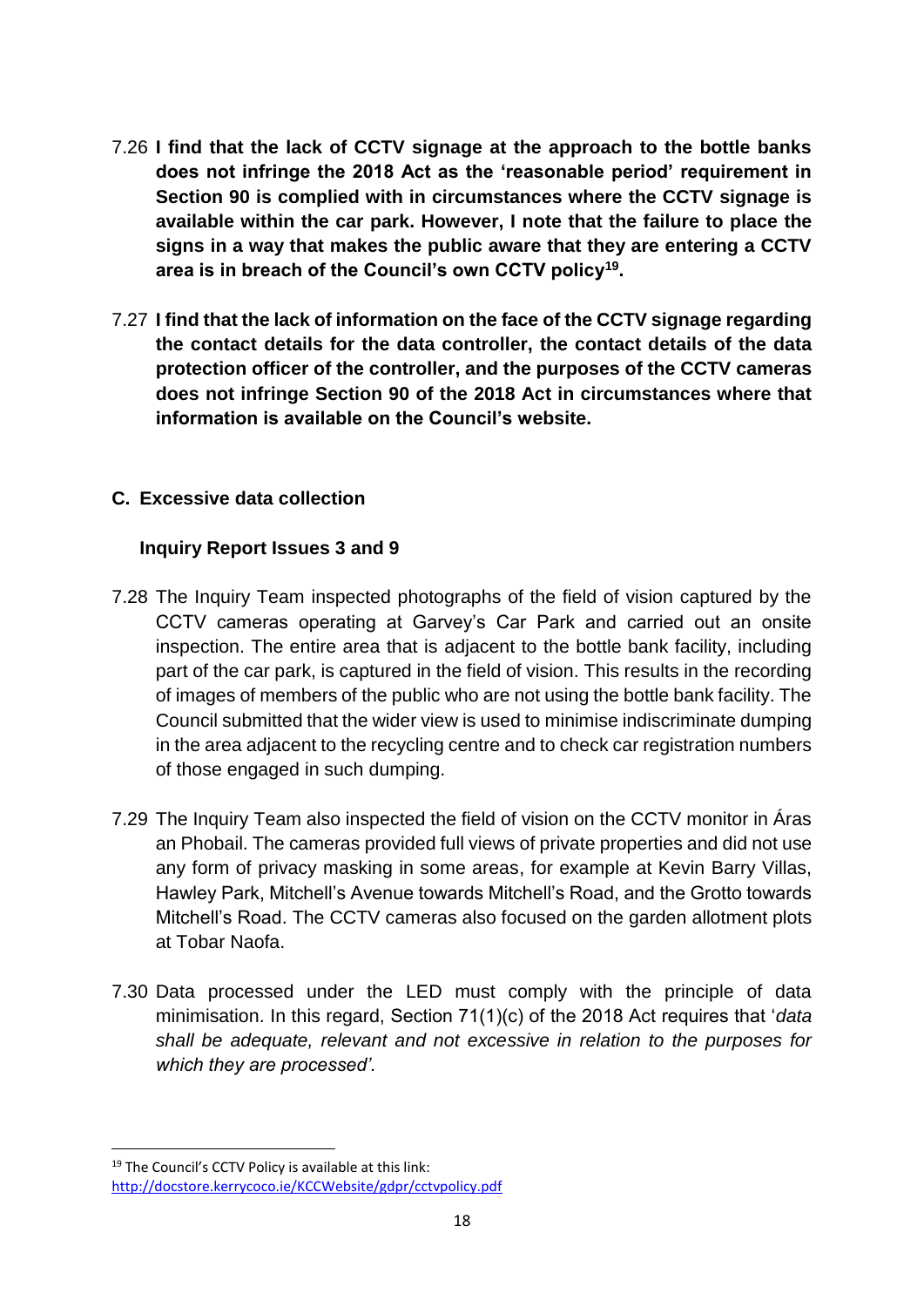- 7.31 The concept of what is '*not excessive'<sup>20</sup>* was considered in *Deutsche Post AG v Hauptzollamt Köln<sup>21</sup>*. The Court of Justice of the European Union considered a requirement of the Principal Customs Office in Cologne that applicants for the status of an *authorised economic operator* submit the tax identification numbers of certain persons in charge of the applicant company or its customs matters. The purpose of the numbers was to enable the Office to determine, when responding to an application for AEO status, whether those persons had infringed customs legislation or had a record of serious criminal offences relating to their economic activity over the last three years. The Court acknowledged that the collection of tax identification numbers could enable the customs authorities to have access to personal data that has no connection with the economic activity of the applicant for AEO status. However, the criteria for granting AEO status involved a consideration by the customs authorities of whether those persons had committed such infringements or offences. The Court held that this implies that the customs authorities should have access to data that makes it possible to establish whether the specified infringements or offences have been committed. It held that the collection of tax identification numbers was not excessive to that purpose. This judgment illustrates the breadth of purposes that must be considered for determining what is not excessive.
- 7.32 It is clear that all purposes for the CCTV systems must be considered when determining whether the data processed is not excessive. The purpose of the CCTV systems at Garvey's Car Park bottle bank facility is to detect and take enforcement action against those engaged in littering. The Council's functions under the Litter Pollution Act 1997 concern not only the prevention of litter, but also the investigation and prosecution of offences under that Act. Therefore, in considering whether the data processed by the Garvey's Car Park bottle bank is excessive, regard must be had to its purpose of identifying offenders and taking enforcement action. Recording CCTV footage in the car park adjacent to the recycling facilities is relevant to investigating and prosecuting littering offences at the facility. There is a high likelihood of motor vehicles being used for illegal dumping. In light of the Council's function of identifying littering offenders, I find that the recording of CCTV footage to check car registration numbers of those engaged in such dumping is not excessive to the Council's purpose of taking enforcement action.
- 7.33 The purpose of the CCTV systems viewed by the inquiry team at Áras an Phoabil is for securing public order and safety in public places by facilitating the deterrence, prevention, detection and prosecution of offences. Recording private properties is not relevant to this purpose. Where the CCTV focuses on both

1

<sup>&</sup>lt;sup>20</sup> The CJEU considered both Article 6(1)(c) of the Data Protection Directive, which provides the standard of '*not excessive*', as well as Article 5(1)(c) of the GDPR, which replaced that standard with the standard of '*limited to what is necessary*' in the GDPR. The LED maintains the standard of '*not excessive*'.

<sup>21</sup> Case C-496/17, Deutsche Post AG v Hauptzollamt Köln, judgment of 16 January 2019 (ECLI:EU:C:2019:26)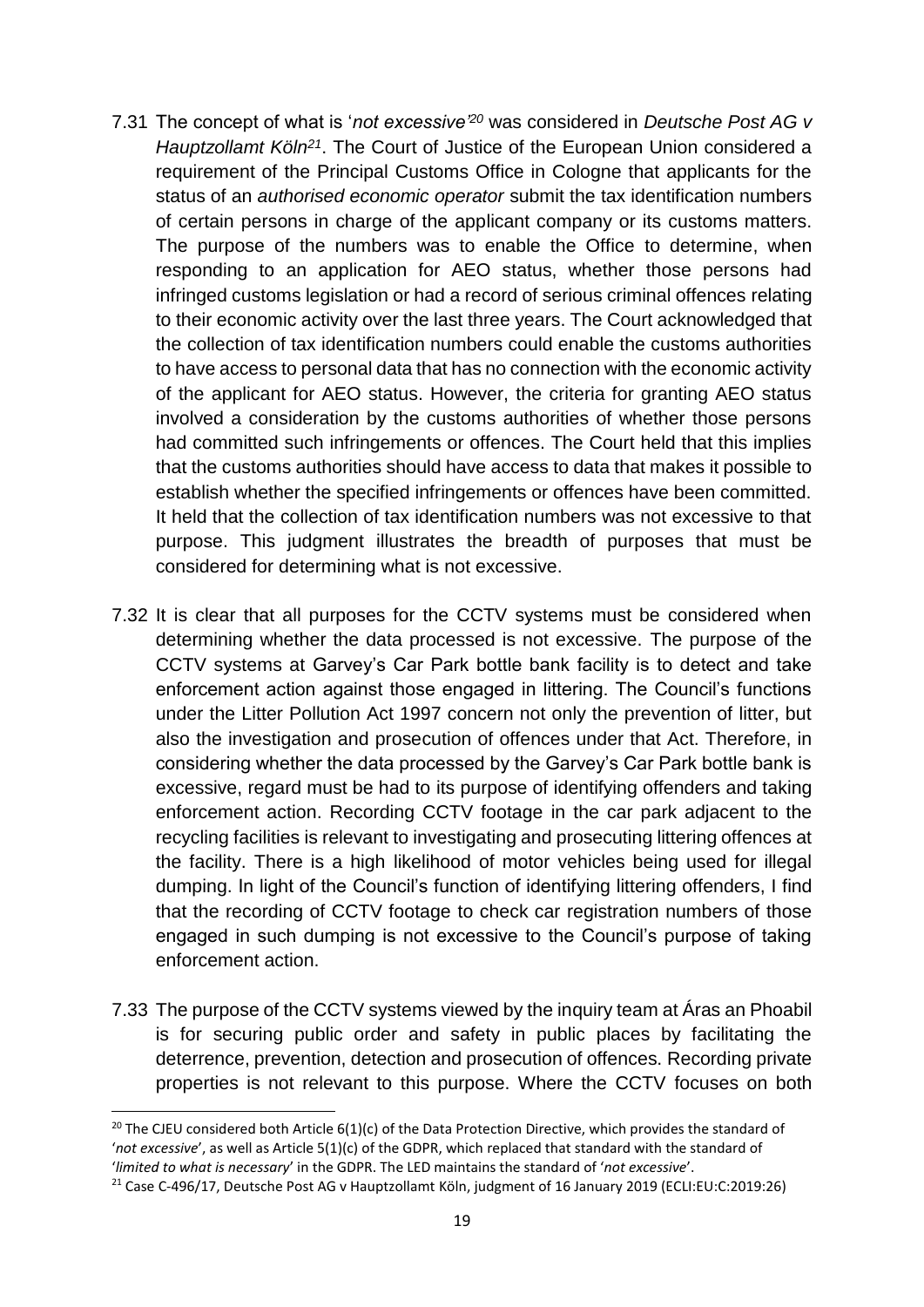private properties and public places, I find that the failure to use any privacy masking makes this processing excessive to its purpose.

7.34 The garden allotment plots at Tobar Naofa is a public place within the meaning of Section 38 of the 2005 Act. Further, the use of CCTV at this location may be relevant to the purpose securing public order and safety under Section 38. However, Section 71(10) obliges the Council to demonstrate, amongst other things, that the data are not excessive in relation to the purposes for which they are processed. I find that the Council has failed to demonstrate that 24 hour recording of the garden allotment plots is not excessive to securing public order and safety at that location.

#### *Findings*

- 7.35 **I find that the Council's recording of the area adjacent to Garvey's Car Park bottle bank facility does not infringe Section 71(1)(c) of the 2018 Act as the wide field of vision of the CCTV systems at Garvey's Car Park is not excessive to its purpose of taking enforcement action against those engaged in littering.**
- 7.36 **I find that the Council infringed Section 71(1)(c) of the 2018 Act by recording CCTV of private properties, in the absence of any privacy masking, at various locations that feed into the monitoring room at Áras an Phobail.**
- 7.37 **I find that the Council infringed Section 71(10) by failing to demonstrate that the CCTV at the garden allotment plots at Tobar Naofa is not excessive to its purpose of securing public order and safety.**

#### **D. Lack of written rules or guidelines governing staff access to the CCTV**

#### **Inquiry Report Issue 4**

7.38 The Environment Section in the Council access CCTV footage at the four recycle bring centres and at a disused vacant lot to prevent and investigate littering offences at these locations. The Council does not have any written rules or guidelines governing the circumstances in which staff members of the Environment Section can review the footage.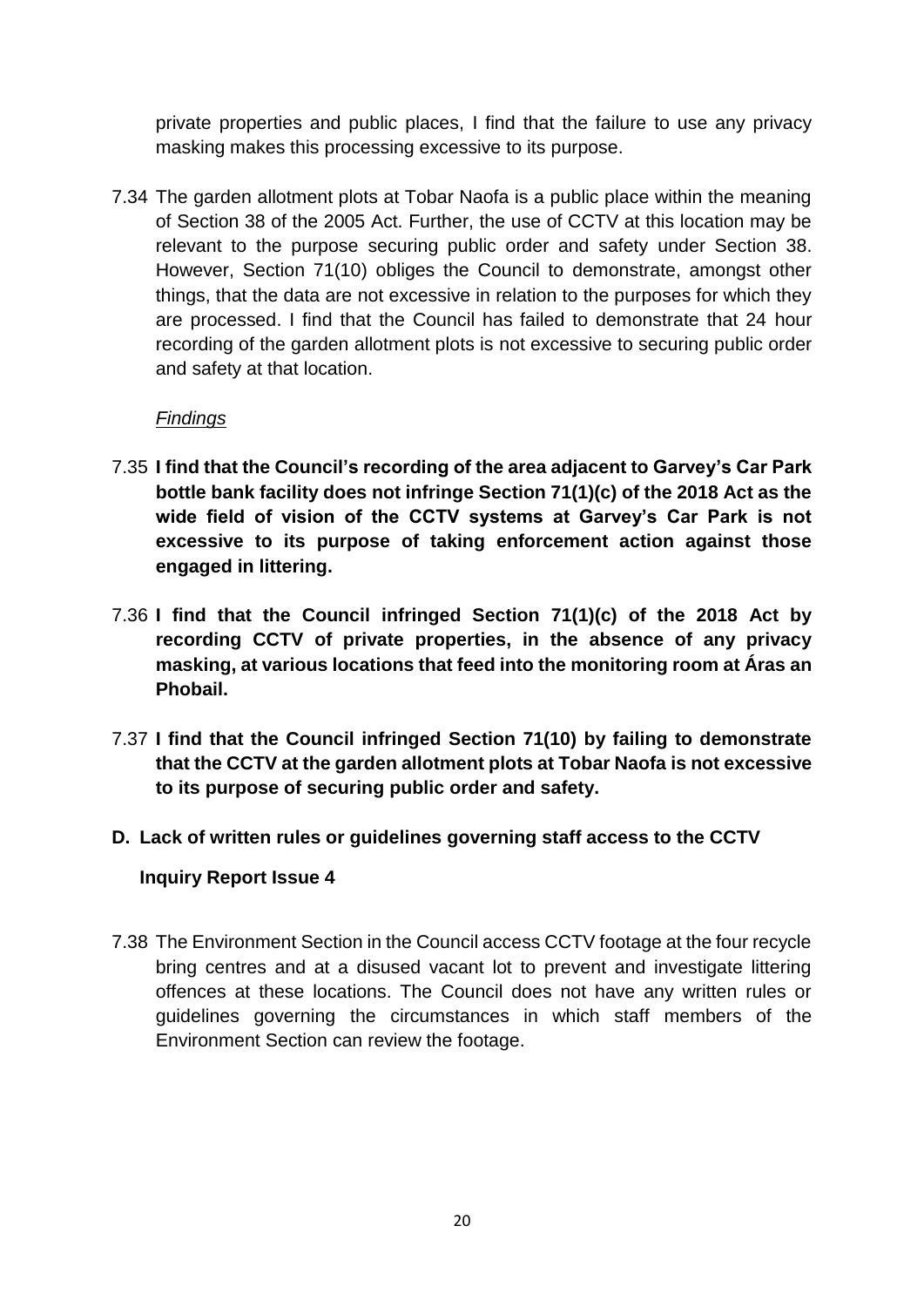7.39 Section 75 of the 2018 Act provides:

*'(1) A controller shall implement appropriate technical and organisational measures for the purposes of—*

*(a) ensuring that the processing of personal data for which it is responsible is performed in compliance with this Part, and*

*(b) demonstrating such compliance.*

*(2) A controller shall ensure that measures implemented in accordance with subsection (1) are reviewed at regular intervals and, where required, updated.*

*(3) The measures referred to in subsection (1) shall include the implementation of an appropriate data protection policy by the controller, where such implementation is proportionate in relation to the processing activities carried out by the controller.'*

- 7.40 This requirement extends to implementing appropriate technical and organisational measures to ensure security of the data being processed and to protect against unauthorised or unlawful processing<sup>22</sup>. Section 72(2) of the 2018 Act expressly requires controllers to take steps to ensure that its employees are aware of and comply with those measures.
- 7.41 Having regard to the harm that might result from members of staff of the Council accessing the CCTV footage in unauthorised or unlawful circumstances, Section 75 of the 2018 Act obliges the Council to implement written rules detailing when staff of the Council can review this CCTV footage. Section 72(2) requires the Council to take steps to ensure that those employees are aware of and comply with those rules.

## *Findings*

7.42 **I find that the Council infringed Sections 75 and 72(2) of the 2018 Act by failing to implement written rules detailing when its staff can review the CCTV footage and by failing to ensure that those employees are aware of and comply with those rules.**

 $22$  Section 71(f) of the 2018 Act.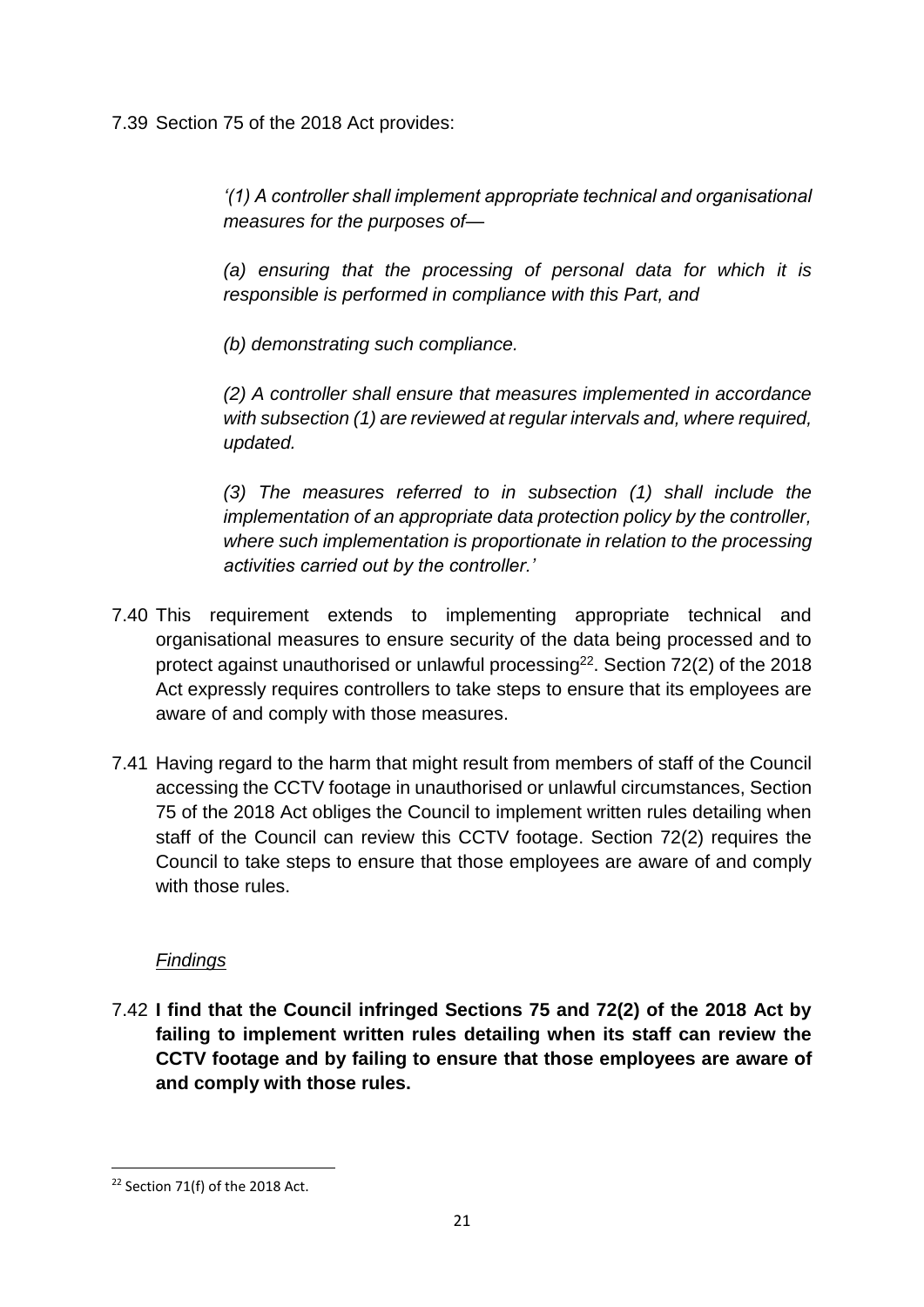#### **E. Use of smartphones or other recording devices in the CCTV monitoring room**

#### **Inquiry Report Issues 6 and 12**

- 7.43 The Council has no policy to prohibit the use of personal recording devices to record data from the monitoring screens at the Regeneration Office at Áras an Phobail and **EXACTER 2008** Phobail and **EXACTER** 2008 **Phobail** and **EXACTER** 2008 there are no signs in the monitoring rooms prohibiting such recording.
- 7.44 Section 71(1)(f) the 2018 Act obliges the Council to implement appropriate technical or organisational measures to ensure security of data:

*'(f) the data shall be processed in a manner that ensures appropriate security of the data, including, by the implementation of appropriate technical or organisational measures, protection against—*

*(i) unauthorised or unlawful processing, and*

*(ii) accidental loss, destruction or damage.'*

- 7.45 Section 78 of the 2018 Act sets out the matters that controllers must have regard to when determining the appropriate technical or organisational measures to implement<sup>23</sup>. Thus, the standard of what is appropriate is scalable, and is dependent on the application of those matters to the particular processing. Regard must also be had to the nature of the burden placed on the controller<sup>24</sup>.
- 7.46 The Council's obligation to implement appropriate technical and organisational measures, in the circumstances, extends to a policy prohibiting the use of personal recording devices to record data from the monitoring screens. There is an express obligation on the Council to implement measures to prevent

 $\overline{\phantom{a}}$ 

<sup>&</sup>lt;sup>23</sup> Those matters are:

<sup>(</sup>a) the nature of the personal data concerned;

<sup>(</sup>b) the accessibility of the data;

<sup>(</sup>c) the nature, scope, context and purpose of the processing concerned;

<sup>(</sup>d) any risks to the rights and freedoms of individuals arising from the processing concerned;

<sup>(</sup>e) the likelihood of any such risks arising and the severity of such risks;

<sup>(</sup>f) the state of the art and the cost of implementation;

<sup>(</sup>g) guidelines, recommendations and descriptions of best practice issued by the Commission or the European Data Protection Board.

<sup>24</sup> In *College van burgemeester en wethouders van Rotterdam v M.E.E. Rijkeboer* Case C-524/06 (ECLI:EU:C:2008:724),the European Court of Justice considered a limitation on the right of access under Article

<sup>12(</sup>a) of the Data Protection Directive. It considered whether an obligation to keep particular data could represent an excessive burden on a controller. The Court drew an analogy with Article 17 of the Data Protection Directive, which provided for the obligation on controllers to implement appropriate technical and organisational measures. In interpreting that obligation, it noted that account may be taken of the disproportionate nature of measures.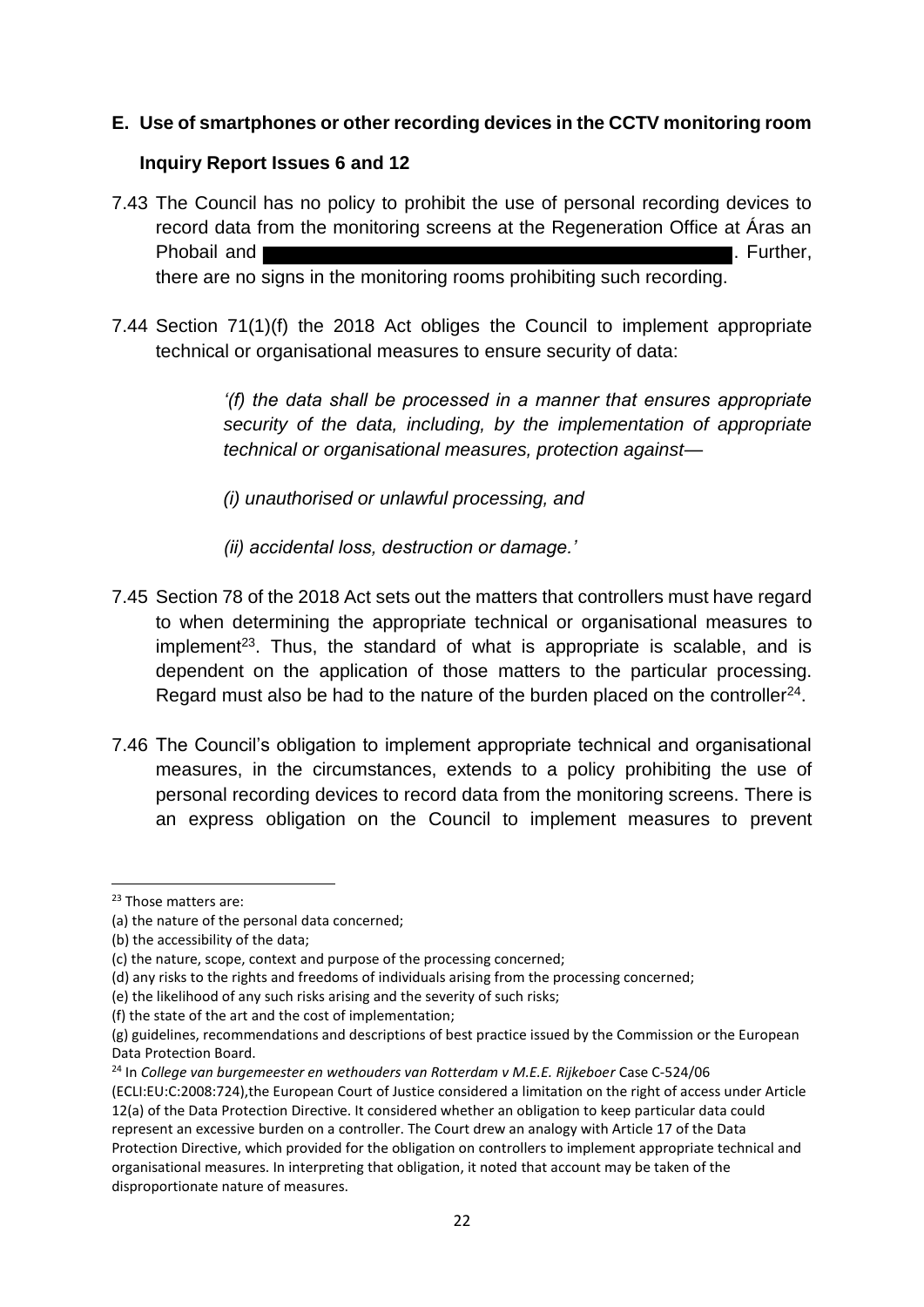unauthorised copying of the data media<sup>25</sup>. I have had regard to the risks to the rights and freedoms of individuals, and in particular the harm to individuals that could flow from incidents being recorded from the monitoring screens and disseminated amongst the public or media. The CCTV systems process a large quantity of personal data and there is a reasonable risk of unauthorised copying, particularly in the absence of a policy prohibiting same. I have also had regard to the extent of the burden on the controller in implementing such a policy. The policy does not need to ban smartphones from the monitoring rooms entirely, but the recording described in this part must be expressly prohibited.

7.47 Section 72(2) of the 2018 Act expressly requires controllers to take all reasonable steps to ensure that its employees and other persons are aware of and comply with those measures. Such steps should include the placing of signs in the monitoring rooms communicating this prohibition to the Council's employees and other visitors to the rooms.

#### *Findings*

7.48 **I find that the Council infringed Section 71(1)(f) of the 2018 Act by failing to implement appropriate organisational measures to prohibit the use of personal recording devices to record data from the CCTV monitoring screens.**

#### **F. Sharing login details resulting in no accurate audit trail**

#### **Inquiry Report Issues 7 and 13**

7.49 Two employees of the Council have access to the recording hub and monitor at the Regeneration Office at Áras an Phobail. A single generic login was used by both employees to access recordings.

This resulted in no

accurate audit trail of specific user access to the CCTV recordings at either location. The Council implemented measures at both locations to address this issue after the first inspections by the Inquiry Team.

7.50 The Council's obligation to implement appropriate technical and organisational measures to ensure appropriate security of the data includes implementing user specific login details and a system that logs and identifies individual access to CCTV recordings. There is an express obligation on the Council to implement measures to:

<sup>&</sup>lt;sup>25</sup> Section 77(b)(ii) of the 2018 Act.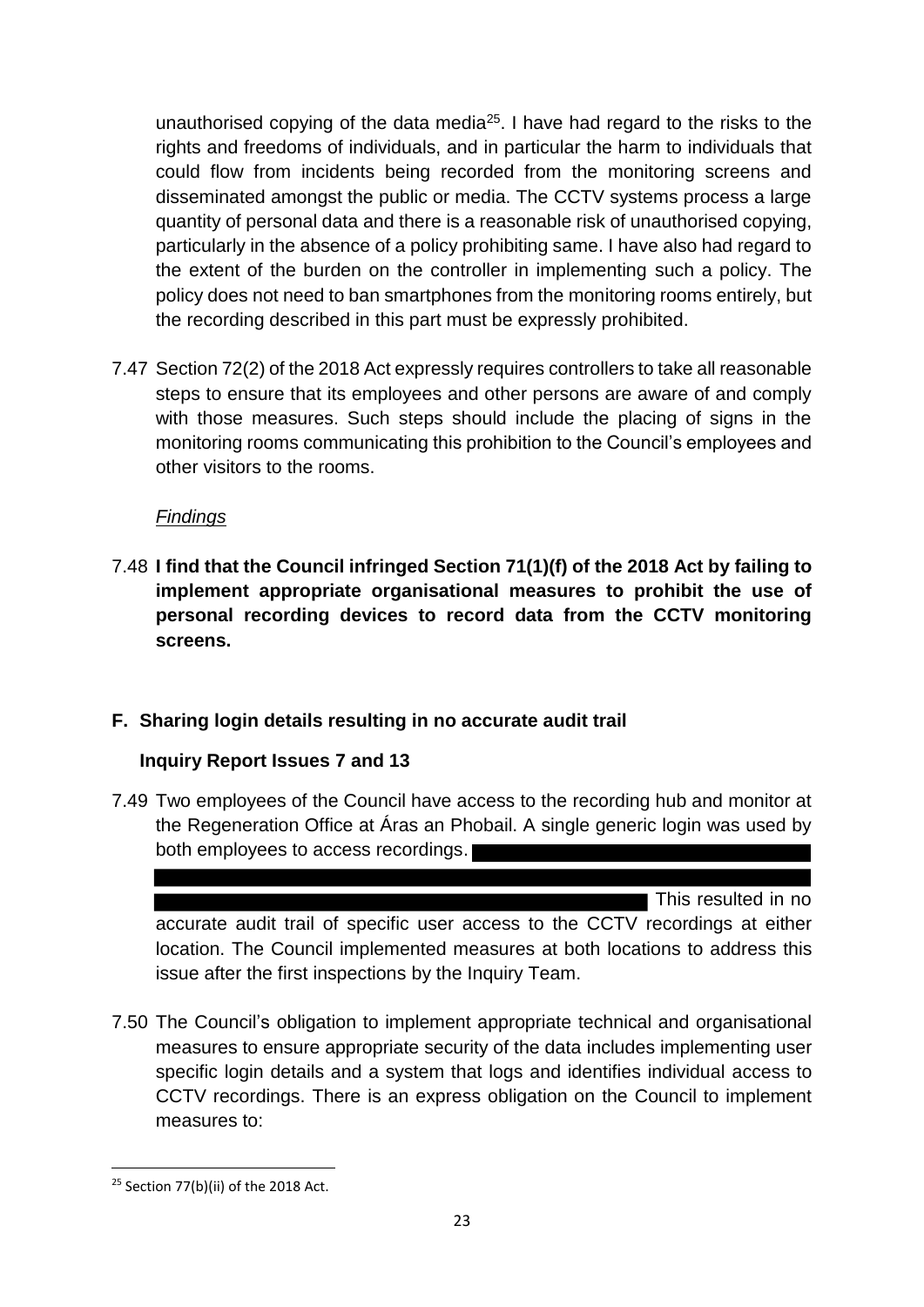*'ensure that where a person is authorised to use the automated processing system concerned, he or she has access to personal data on the system only in so far as he or she is so authorised by the controller'*<sup>26</sup>

7.51 The possibility of individuals viewing the CCTV for an unauthorised purpose presents a risk to the security of the data. User specific login details and a system that logs individual access protects against this risk by recording when users access the system. Such technical measures are appropriate in light of, inter alia, the quantity of personal data processed by the CCTV, the relative likelihood of unauthorised access in the absence of a user specific log and low burden of implementation.

#### *Findings*

- 7.52 **I find that the Council infringed Section 71(1)(f) of the 2018 Act by failing to implement appropriate technical measures providing for user specific login details that allow for an accurate audit trail for user accesses to the CCTV.**
- **G. Auditing the audit trails**

## **Inquiry Report Issues 8 and 14**

- 7.53 To the extent that accurate audit trails were produced at Aras an Phobail and , the Authorised Officers found no evidence of auditing procedures to analyse those trails. The Council did not operate procedures to detect unauthorised access to the systems, and it did not assess the frequency of footage downloads or the systems being accessed.
- 7.54 The Council's obligation to implement appropriate technical and organisational measures to ensure appropriate security of the data includes implementing regular auditing on the audit trails. Such auditing is essential to detecting any unauthorised accesses and in protecting against the risk identified in Part F.

#### *Findings*

**.** 

7.55 **I find that the Council infringed Section 71(1)(f) of the 2018 Act by failing to implement appropriate organisational and technical measures to ensure regular auditing of the audit trails for the purpose of identifying unauthorised accesses to the CCTV.**

 $26$  Section 77(b)(vi) of the 2018 Act.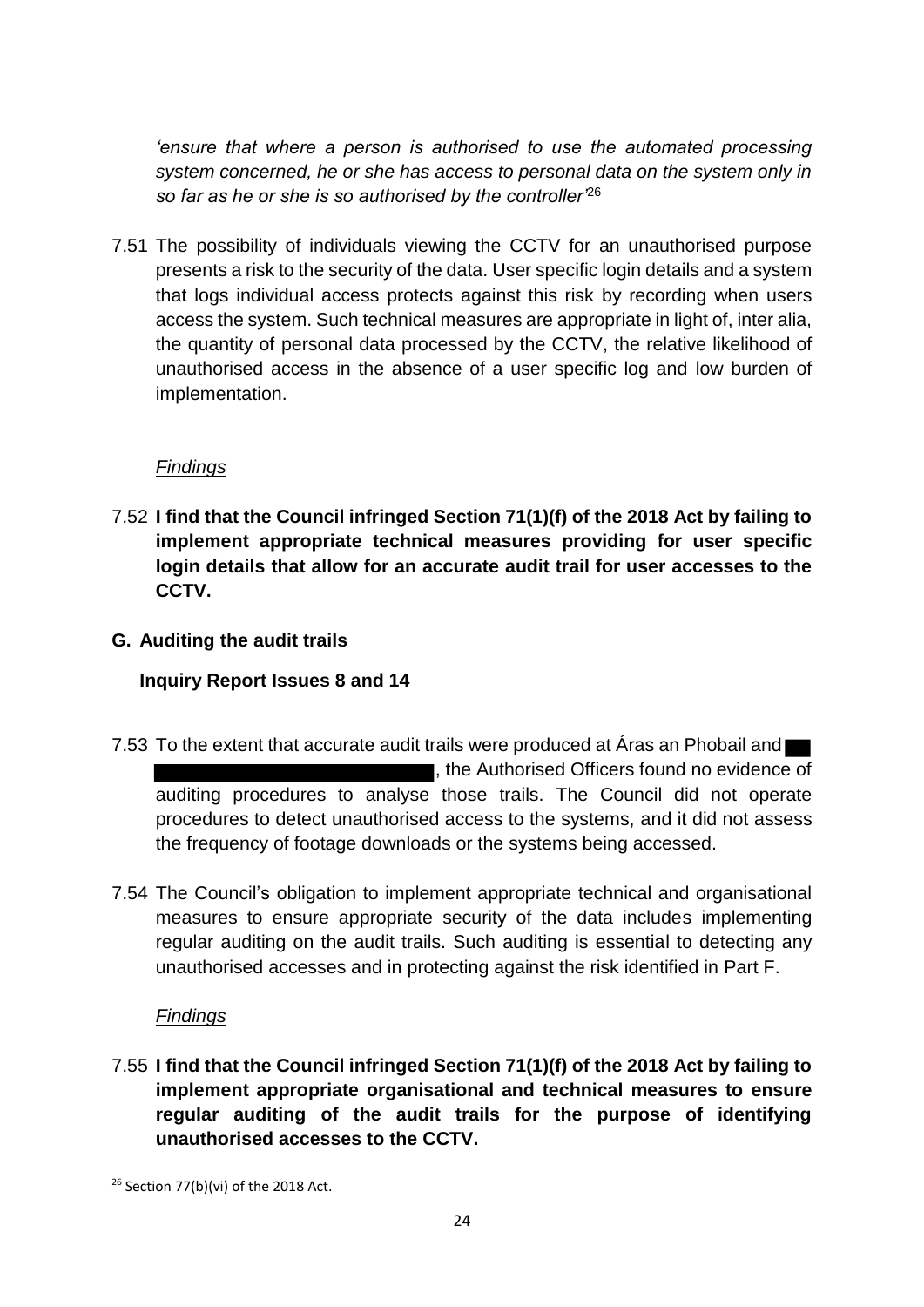#### **H. Security for transferring CCTV footage to An Garda Síochána**

#### **Inquiry Report Issue 10**

- 7.56 On the first inspection at Áras an Phobail, the Authorised Officers established that the Council uses unsecured discs or USB when transferring CCTV footage to An Garda Síochána. On the second inspection date, the Authorised Officers noted that measures had been implemented to address this issue.
- 7.57 The Council's obligation to implement appropriate technical and organisational measures to ensure appropriate security of the data includes the use of an encrypted transfer mechanism for any necessary transfers to An Garda Síochána. Where the Council is transferring CCTV footage outside of its own internal system, the risk of unauthorised access increases. In considering what appropriate measures must be implemented to protect against this risk, regard must be had to the nature of the personal data that may be contained on CCTV footage relevant to requests from An Garda Síochána. Unauthorised access to such data presents an acute risk to the rights and freedoms of individuals. I have also considered the burden of implementing such encryption.

#### *Findings*

7.58 **I find that the Council infringed Section 71(1)(f) of the 2018 Act by failing to implement appropriate organisational and technical measures to ensure that transfers of CCTV footage are protected by encryption.**

#### **I. Record keeping for An Garda Síochána's access to the CCTV footage**

#### **Inquiry Report Issue 11**

- 7.59 On the first inspection at Áras an Phobail, the Authorised Officers examined a manual log-book for recording An Garda Síochána's access to the CCTV footage. The book did not record (i) the specific CCTV footage that the Gardaí sought to review or download, or (ii) the purpose for the Gardaí seeking access. On the second inspection date, the Authorised Officers noted that measures had been implemented to address this issue.
- 7.60 Section 82(1) of the 2018 Act obliges controllers to maintain a data log where it processes personal data by automated means. That log must include, among other things, the disclosure of the personal data, including the transfer of the data, to any other person. Where the log contains such information, pursuant to Section 82(2), it must also contain sufficient information to establish the reason for the disclosure.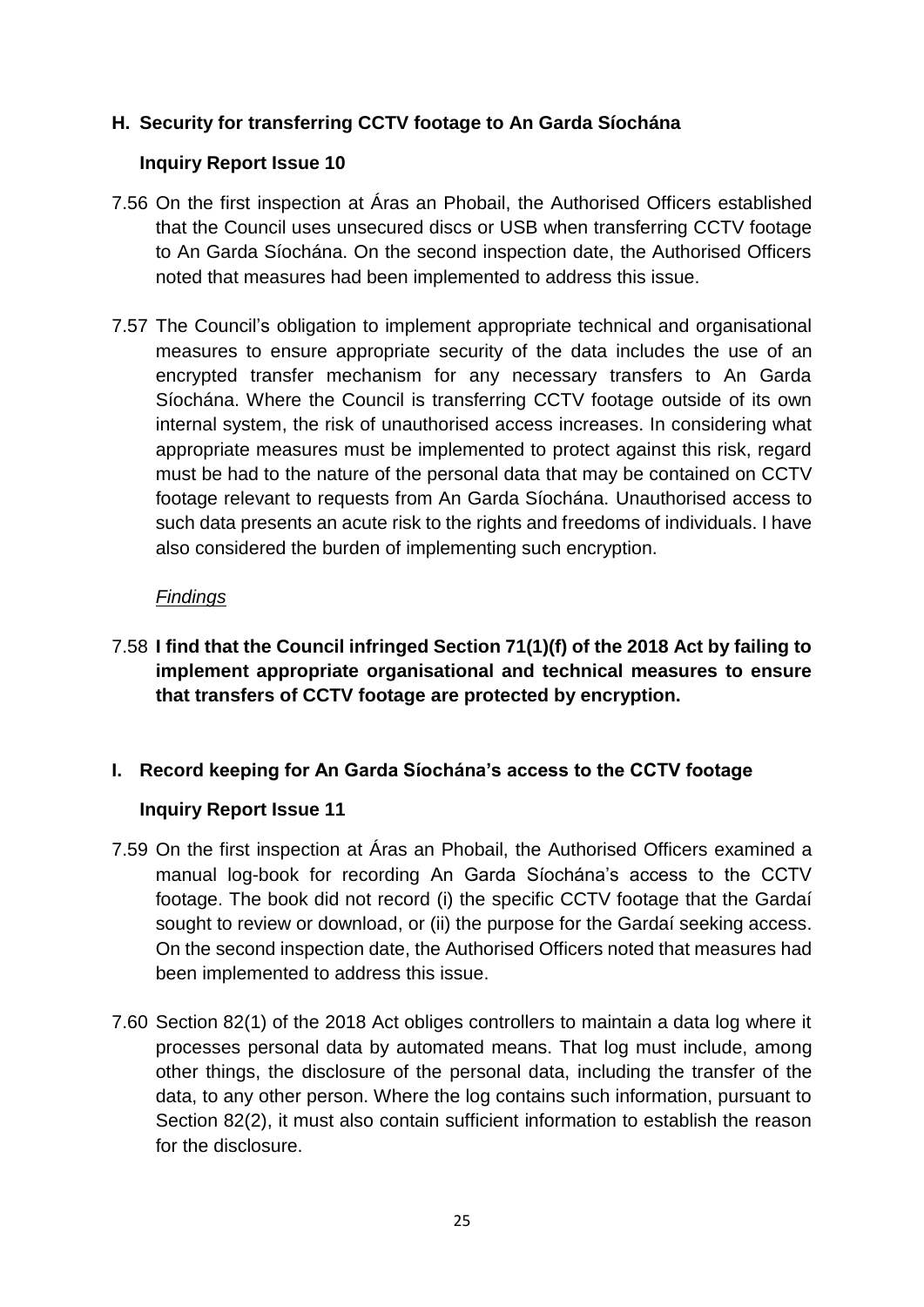7.61 I find that the Council is in breach of its obligations under Section 82(1) by failing to record both (i) the specific CCTV footage that the Gardaí sought to review or download, and (ii) the purpose for the Gardaí seeking access. Compliance with these obligations would not involve a disproportionate effort and would not cause serious difficulties to the Council, and therefore the obligations on the Council are not subject to delay pursuant to Section 82(5).

## *Findings*

7.62 **I find that the Council infringed Section 82 of the 2018 Act by failing to maintain a data log that included (i) the specific CCTV footage that the Gardaí sought to review or download, or (ii) the purpose for the Gardaí seeking access.**

## **J. CCTV cameras at Mitchel's-Boherbee Community Regeneration Project**

## **Inquiry Report Issue 15**

- 7.63 The Council installed 47 CCTV cameras in January 2007 and December 2008 at Mitchel's-Boherbee Community Regeneration Project. A further 6 CCTV cameras were installed in summer 2018 to cover 15 recently constructed social houses in the area. A Data Protection Impact Assessment (**DPIA**) was completed by the Council on 10 October 2018 for the 6 new cameras. This DPIA was reviewed and revised by the Council on 30 July 2019.
- 7.64 Section 84(1) of the 2018 Act provides that a DPIA is required where processing *'is likely to result in a high risk to the rights and freedoms of individuals'*. The corresponding requirement for a DPIA under the GDPR gives examples of when a DPIA shall in particular be required, including *'a systematic monitoring of a publicly accessible area on a large scale'<sup>27</sup>*. The CCTV covering the new social houses presents a high risk to the rights and freedoms of the residents and others. I have considered that the 6 new cameras are part of a larger scheme that has been in place for a considerable period of time and were installed to cover 15 new houses in the area. However, the new cameras resulted in a significant increase in the scope of the existing scheme. Therefore, a DPIA was required under Section 84(1) for the 6 new cameras. This DPIA should have been completed prior to carrying out the processing with the new cameras. However, the DPIAs were completed a significant period of time after the processing began in summer 2018.
- 7.65 Section 84(2) of the 2018 Act sets out what a DPIA must include:

<sup>27</sup> Article 35(3)(c) GDPR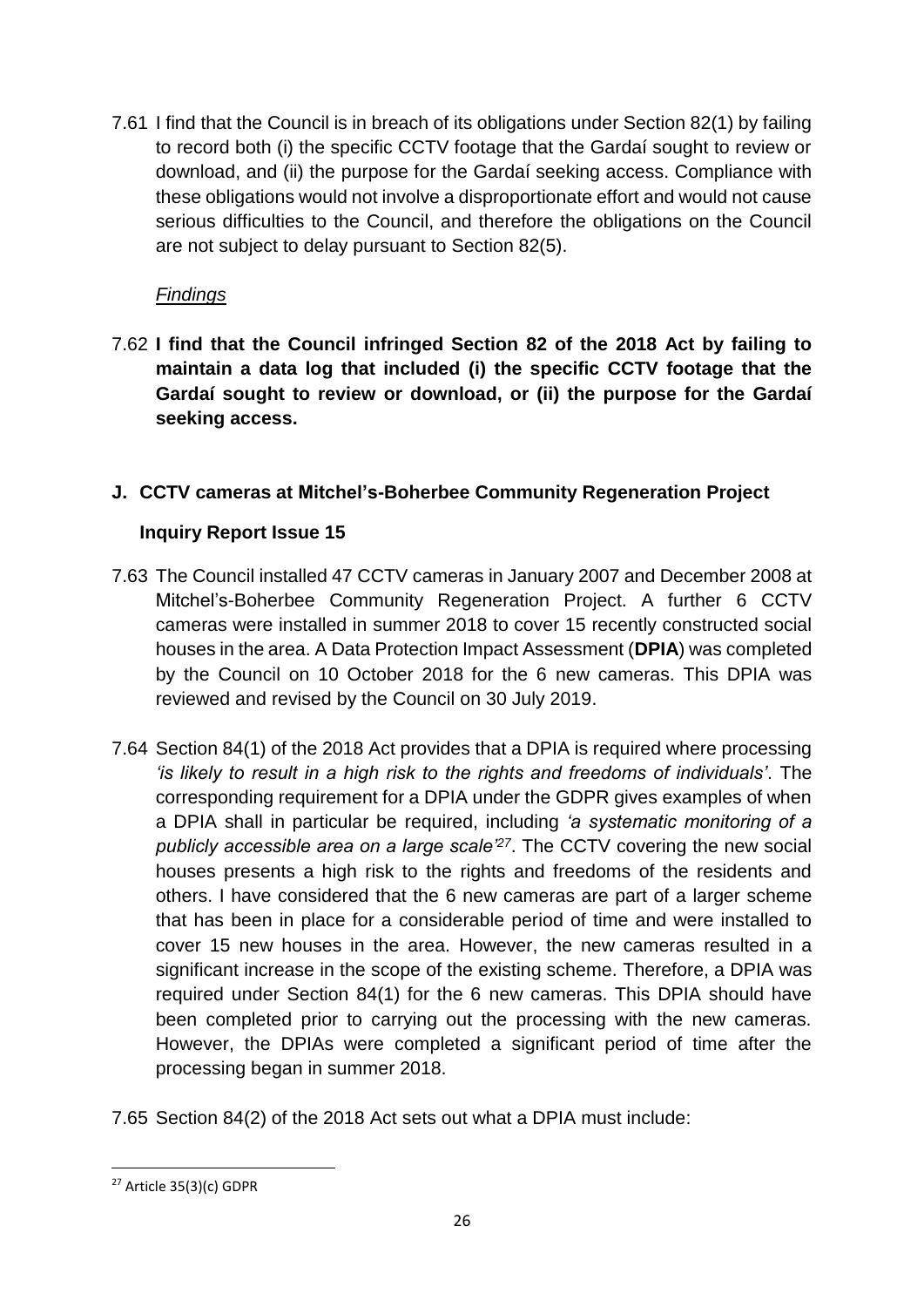*'(2) A data protection impact assessment carried out in accordance with subsection (1) shall include:*

*(a) a general description of the proposed processing operations to which it relates;*

*(b) an assessment of the potential risks to the rights and freedoms of data subjects as a result of the proposed processing; and*

*(c) a description of any safeguards, security measures or mechanisms proposed to be implemented by the controller to mitigate any risk referred to in paragraph (b) and to ensure the protection of the personal data in compliance with this Part.'*

- 7.66 I have reviewed both DPIAs completed by the Council. Based on my review of same, I find that the DPIAs do not contain a sufficient assessment of the potential risks to the rights and freedoms of data subjects. Part 7 of the DPIAs is titled, '*Identify and assess risks*'. However, there is no assessment of the risks associated with recording CCTV in a residential area, including the reasonable expectation of privacy in publicly accessible parts of the area. The DPIAs also fail to describe proposed ways to mitigate such risks.
- 7.67 Regarding the 47 CCTV cameras installed in 2007 and 2008, a DPIA was not originally required in respect of this processing of personal data because the obligation does not apply to processing that commenced before the 2018 Act was commenced. However, pursuant to Section 71 of the 2018 Act, the Council must ensure that the data it processes is adequate, relevant and not excessive to its purposes, and to ensure that it is in a position to demonstrate same. The Data Protection Working Party has issued guidelines, in respect of the corresponding obligation under the GDPR, stating that *'even if a DPIA is not required on 25 May 2018, it will be necessary, at the appropriate time, for the controller to conduct such a DPIA as part of its general accountability obligations'<sup>28</sup>* .
- 7.68 I have had regard to the fact that the Council undertook extensive public consultation regarding the CCTV following the preparation of the Tralee RAPID integrated Plan 2006-2009. I have also considered the Council submissions, dated 9<sup>th</sup> March 2020, in which it submitted that:

**<sup>.</sup>** <sup>28</sup> Article 29 Data Protection Working Party, *'Guidelines on Data Protection Impact Assessment (DPIA) and determining whether processing is "likely to result in a high risk" for the purposes of Regulation 2016/679'*, Adopted on 4 April 2017.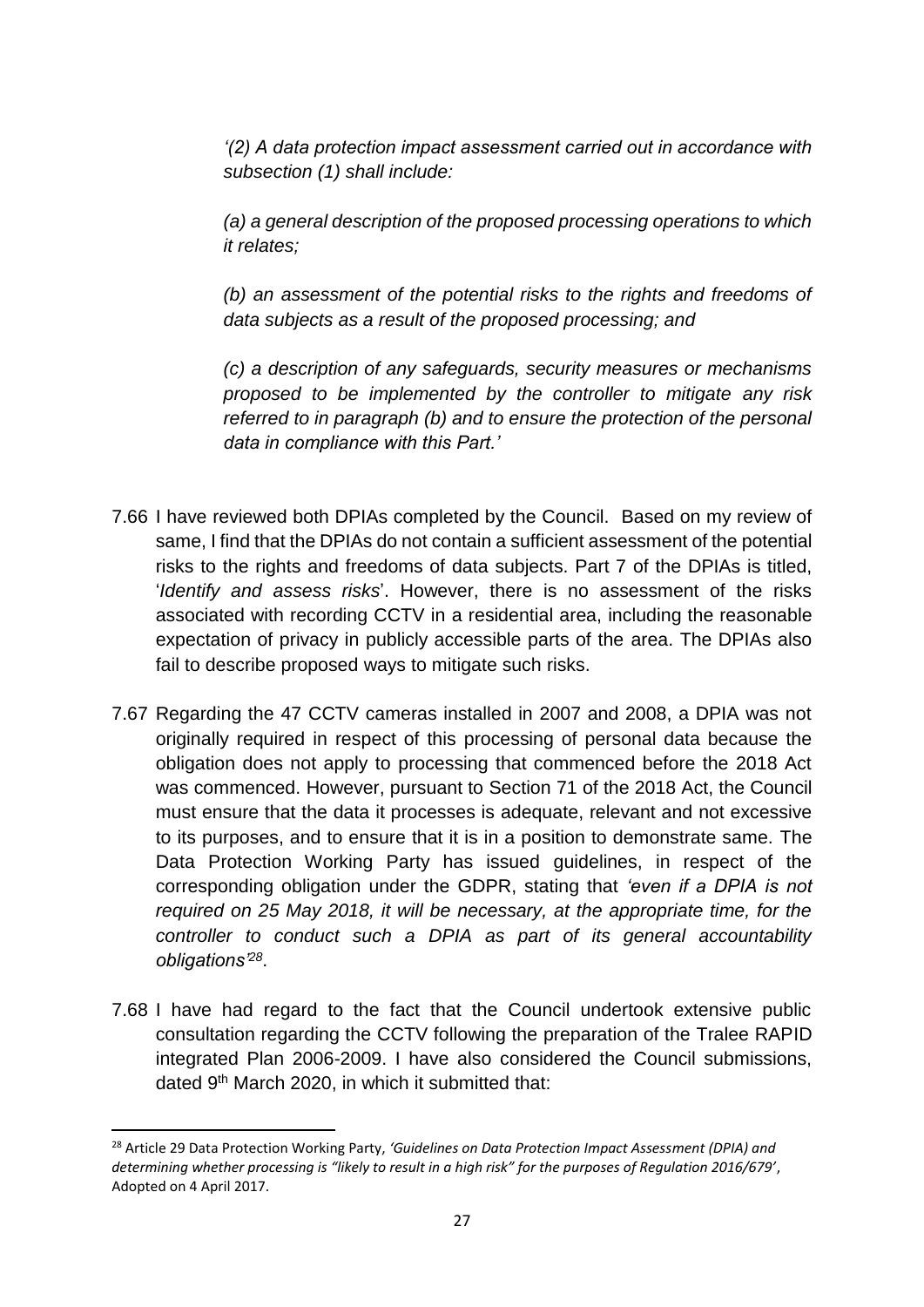*'…while a DPIA was not carried out in respect of the scheme at initial development as there was not a legal requirements for a DPIA at that time, the Council is strongly of the view that the level of consultation and assessment carried out meets the requirements of the Act as it would be considered to be of similar process to the DPIA and was indeed an extensive undertaking as part of the overall regeneration programme for the area…'*

This Decision accepts that a DPIA was not originally required in respect of the 47 CCTV. However, the obligation on the Council to demonstrate that the data it processes is adequate, relevant and not excessive to its purposes is ongoing and applicable in respect of all of the Council's processing of personal data, regardless of when that processing commenced. The cameras were installed over a decade ago. The scope and nature of this processing of personal data is vast, particularly in circumstances where it covers residential areas. There is an ongoing responsibility on the Council to continually demonstrate that its data processing operations are adequate, relevant and not excessive. Having regard to the vast scope and nature of the CCTV cameras, I find that the Council's failure to conduct a DPIA at any point since the cameras were installed in 2007 and 2008 infringes its accountability obligations under the 2018 Act. In coming to this finding, I have had regard to the extensive consultation process undertaken by the Council following the preparation of the Tralee RAPID integrated Plan 2006 – 2009. However, in light of the ongoing obligation to demonstrate that the processing is adequate, relevant and not excessive, this consultation process, which took place close to a decade ago, is not sufficient. In the absence of a DPIA, the Council failed to demonstrate that the cameras, on an ongoing basis, are still adequate, relevant and not excessive to the purpose of securing public order and safety at those locations.

#### *Findings*

- 7.69 **I find that the Council infringed Section 84(1) of the 2018 Act by installing the six CCTV cameras in summer 2018 without first conducting a DPIA.**
- 7.70 **I find that the Council infringed Section 84(2) of the 2018 Act by failing to include, in their DPIAs dated October 2018 and July 2019, an assessment of the potential risks to the rights and freedoms of data subjects as a result of the proposed processing. I also find that it further infringed that provision by failing to include a description of any safeguards, security measures or mechanisms proposed to be implemented by the controller to mitigate those risks.**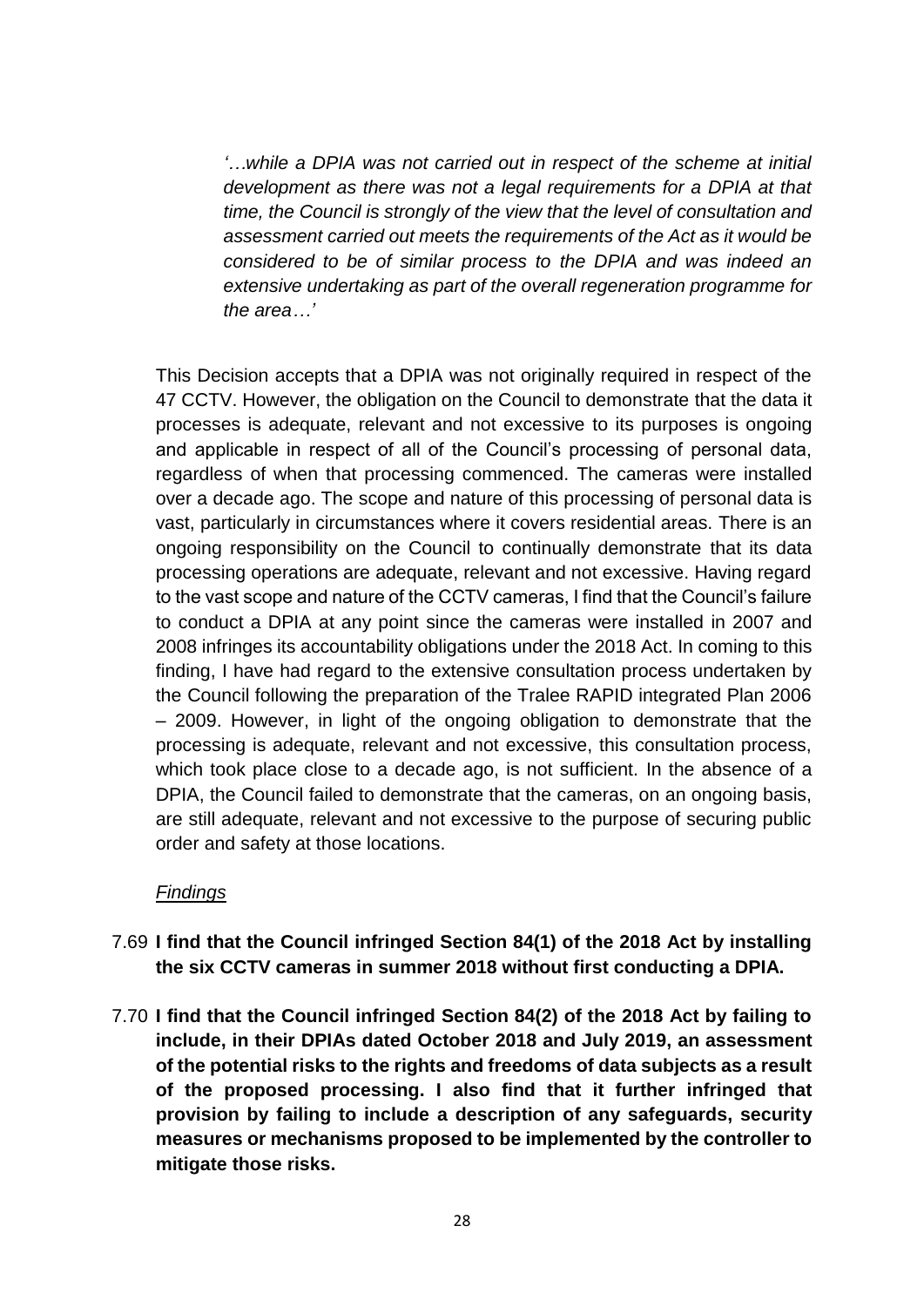7.71 **I find that the Council infringed Section 71 of the 2018 Act by failing to demonstrate that the CCTV cameras installed in 2007 and 2008 are adequate, relevant and not excessive to their purposes.**

## **8. Corrective measures**

- 8.1 Having carefully considered the infringements identified in this Decision, I have decided that it is appropriate to exercise corrective powers in accordance with Section 124(3) of the 2018 Act. I have set out below the corrective powers, pursuant to Section 127(1) of the 2018 Act, which I shall exercise.
	- 1. Pursuant to Section 127(1)(f), I hereby impose a temporary ban on processing by the Council as set out at number 1 in the table below;
	- 2. Pursuant to Section 127(1)(d), I hereby order the Council to bring its processing into compliance with the relevant provisions of the 2018 Act identified in the table below, by taking the relevant action specified in the table; and
	- 3. Pursuant to Section 127(1)(b), I hereby issue a reprimand to the Council in respect of the Council's infringements of the 2018 Act set out in the table below. I issue the said reprimand in light of the number and extent of the infringements identified herein. I consider that the infringements demonstrate a generalised failure by the Council to implement appropriate technical and organisational measures in order to its processing of personal data is in accordance with the 2018 Act.
- 8.2 In determining the time scale for compliance with the measures specified in the table, I have had regard to the business continuity challenges that the Council may be facing in light of the COVID-19 crisis. As a result, I consider it appropriate to provide for the time scale of 31<sup>st</sup> August 2020 for most of the measures, as specified in the table. In normal circumstances and were it not for the current pandemic, the timeframe for compliance, as indicated, would have been 2 months.

| No. | <b>Finding</b><br><b>Number</b> | <b>Action</b>                                             | <b>Time Scale</b>           |
|-----|---------------------------------|-----------------------------------------------------------|-----------------------------|
|     | 7.16                            | Section $71(1)(a)$ of the 2018 The Council is required to |                             |
|     | and                             | Act:                                                      | confirm, in writing, to the |
|     | 7 17                            |                                                           | Protection<br>Data          |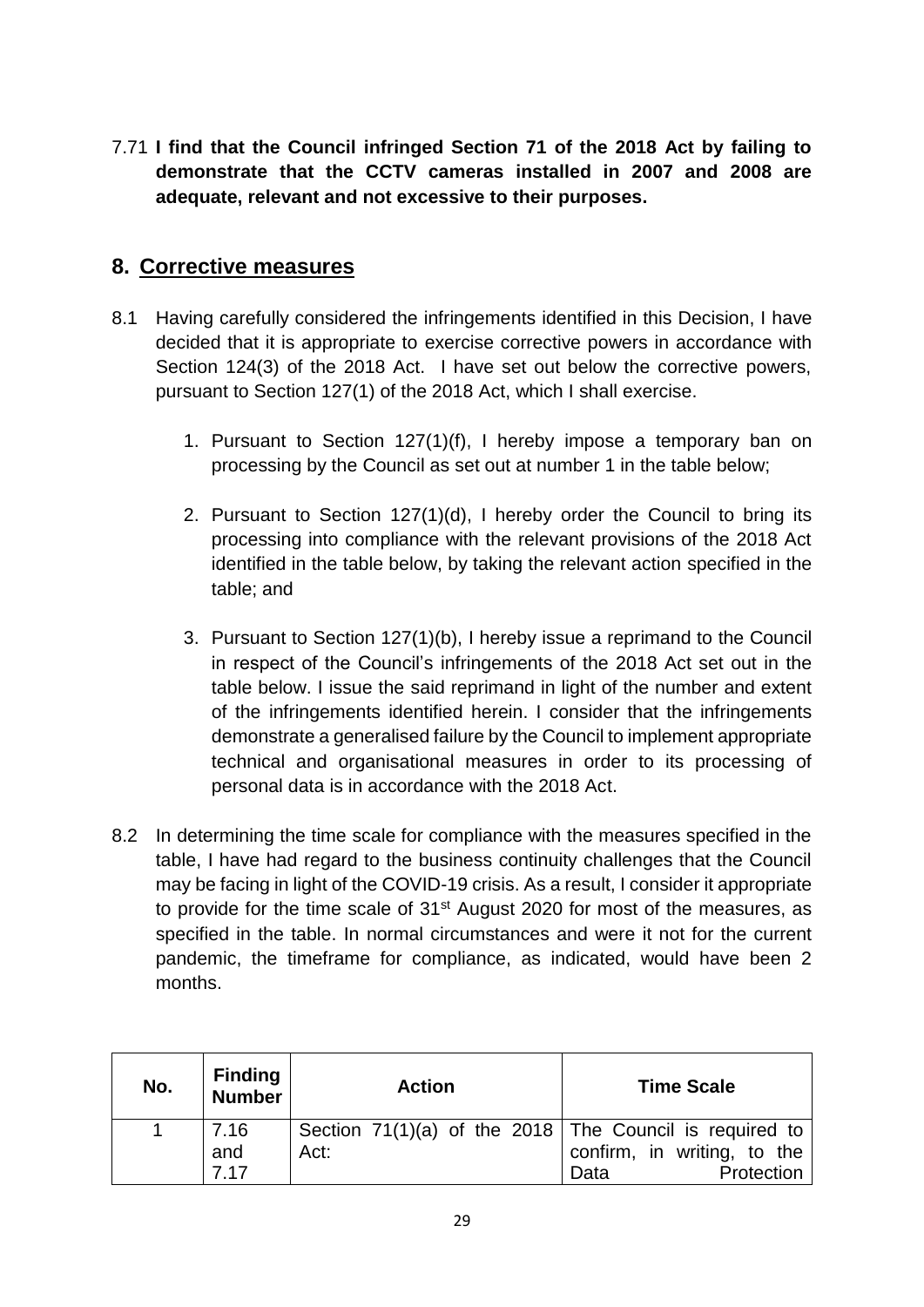|   |      | L<br>littering<br>Commissioner.             | order the<br>temporarily switch<br>CCTV cameras at the<br>locations used for detecting<br>and taking enforcement action<br>against those engaged<br>the<br>and<br>cameras at Amenity Walk.<br>The processing of personal<br>data through these CCTV<br>cameras may resume only<br>where it is validly based on<br>Union or Member State law.<br>For example, if the Council<br>seeks to rely on Section 38 of<br>An Garda Síochána Act 2005<br>as a basis for the processing,<br>the CCTV cameras must first<br>comply with the provisions of<br>that Act, including by receiving<br>authorisation from the Garda | Council<br>to<br>off<br>the<br>five<br>in<br><b>CCTV</b>                | Commission<br>within 7 days of receiving<br>this Decision that the CCTV<br>cameras at these locations<br>are switched off. |
|---|------|---------------------------------------------|-------------------------------------------------------------------------------------------------------------------------------------------------------------------------------------------------------------------------------------------------------------------------------------------------------------------------------------------------------------------------------------------------------------------------------------------------------------------------------------------------------------------------------------------------------------------------------------------------------------------|-------------------------------------------------------------------------|----------------------------------------------------------------------------------------------------------------------------|
| 2 | 7.25 | In.<br>the<br>in.<br>Act by:<br>(i)<br>(ii) | accordance with<br>corrective measure specified at<br>Point No. 1 in this table, the<br>CCTV at Garvey's Car Park<br>must be switched off. However,<br>event<br>processing of personal data<br>lawfully commences again, for<br>example after receiving<br>authorisation from the Garda<br>Commissioner under Section<br>38, the Council must bring its<br>processing into<br>with Section 93(1) of the 2018<br>Referencing<br>'kerrycoco.ie on the<br>notices<br>recycling<br>receptacles, and<br>Making<br>detailed<br>available at a height<br>and location that is<br>immediately                             | the<br>that<br>this<br>compliance<br>the<br>on<br>the<br>more<br>notice | Prior to the resumption of<br>processing CCTV footage at<br>Garvey's Car Park.                                             |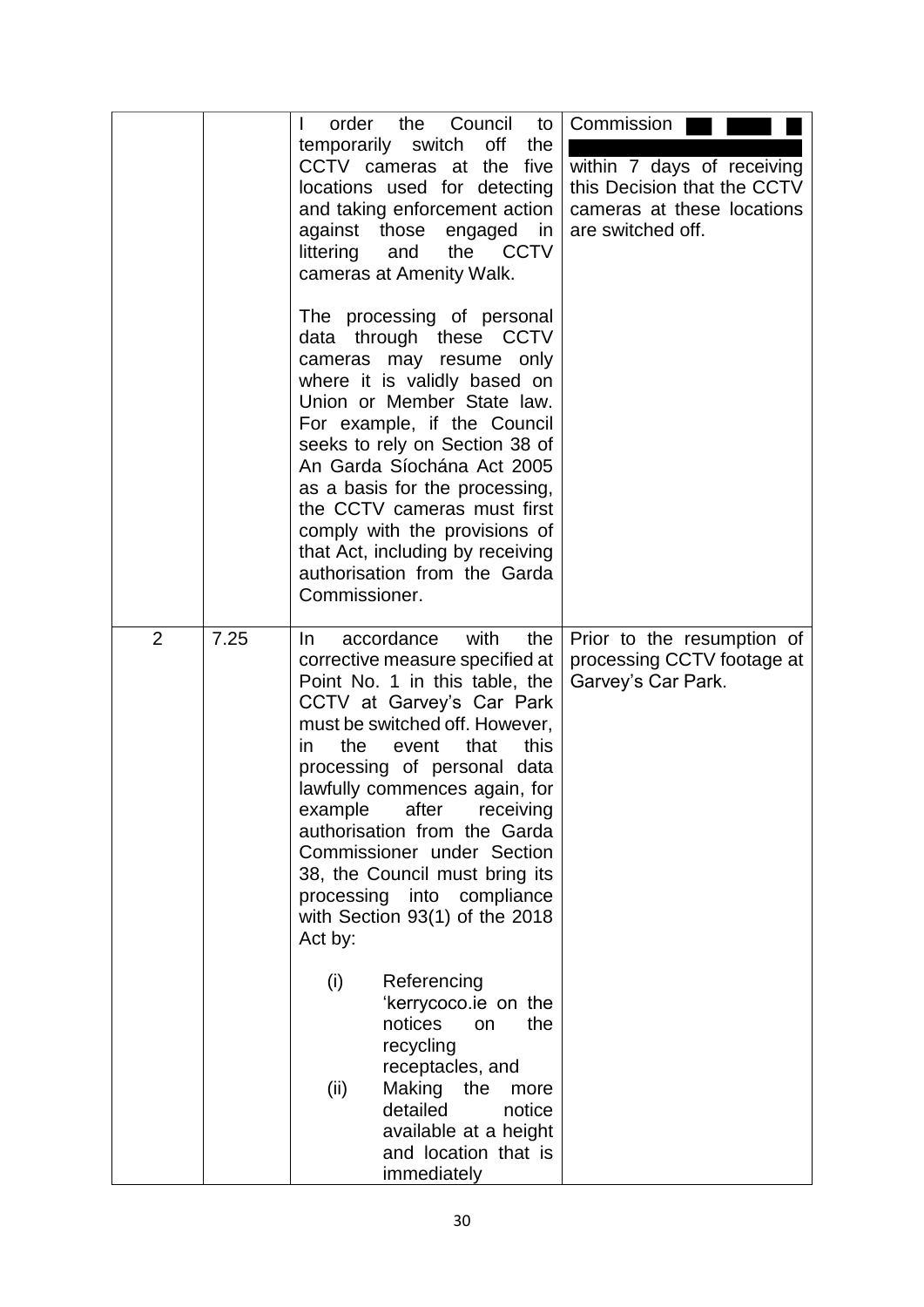|   |      | apparent<br>and<br>functional to visitors<br>to the car park.                                                                                                                                                                                                                                                                                                                                                                                                                                                                                                                |                                                                                                                                                |
|---|------|------------------------------------------------------------------------------------------------------------------------------------------------------------------------------------------------------------------------------------------------------------------------------------------------------------------------------------------------------------------------------------------------------------------------------------------------------------------------------------------------------------------------------------------------------------------------------|------------------------------------------------------------------------------------------------------------------------------------------------|
| 3 | 7.36 | I order the Council to bring its<br>processing into compliance<br>with Section $71(1)(c)$ of the<br>2018 Act by implementing<br>privacy masking to limit the<br>recording of private properties<br>at all locations where such<br>recording occurs, including at<br>Kevin Barry Villas, Hawley<br>Mitchell's<br>Park,<br>Avenue<br>towards Mitchell's Road, and<br>the Grotto towards Mitchell's<br>Road.                                                                                                                                                                    | 31 <sup>st</sup><br>Complete<br>task<br>by<br>August 2020.                                                                                     |
| 4 | 7.37 | I order the Council to bring its<br>processing into compliance<br>with Section $71(10)$ of the 2018<br>by undertaking<br>Act<br>an<br>appropriate<br>review<br>0f<br>the<br>CCTV at the garden allotment<br>plots at Tobar Naofa to assess<br>whether the CCTV is excessive<br>to its purpose and, if not, to<br>demonstrate same. This may<br>be achieved, for example, by<br>conducting a Data Protection<br>Impact Assessment in respect<br>of this processing of personal<br>data.                                                                                       | 31 <sup>st</sup><br>Complete task<br>by<br><b>August 2020.</b>                                                                                 |
| 5 | 7.42 | accordance with<br>the<br>In.<br>corrective measure specified at<br>Point No. 1 in this table, the<br>CCTV used for detecting and<br>taking enforcement<br>action<br>against<br>those<br>engaged<br>in<br>littering must be switched off.<br>However, in the event that this<br>processing of personal data<br>resumes, for example<br>after<br>receiving authorisation from<br>the<br>Garda Commissioner<br>under Section 38, the Council<br>must bring its processing into<br>compliance with Sections 75<br>and 75(2) of the 2018 Act by<br>implementing written<br>rules | Prior to the resumption of<br>processing CCTV footage<br>for detecting and taking<br>enforcement action against<br>those engaged in littering. |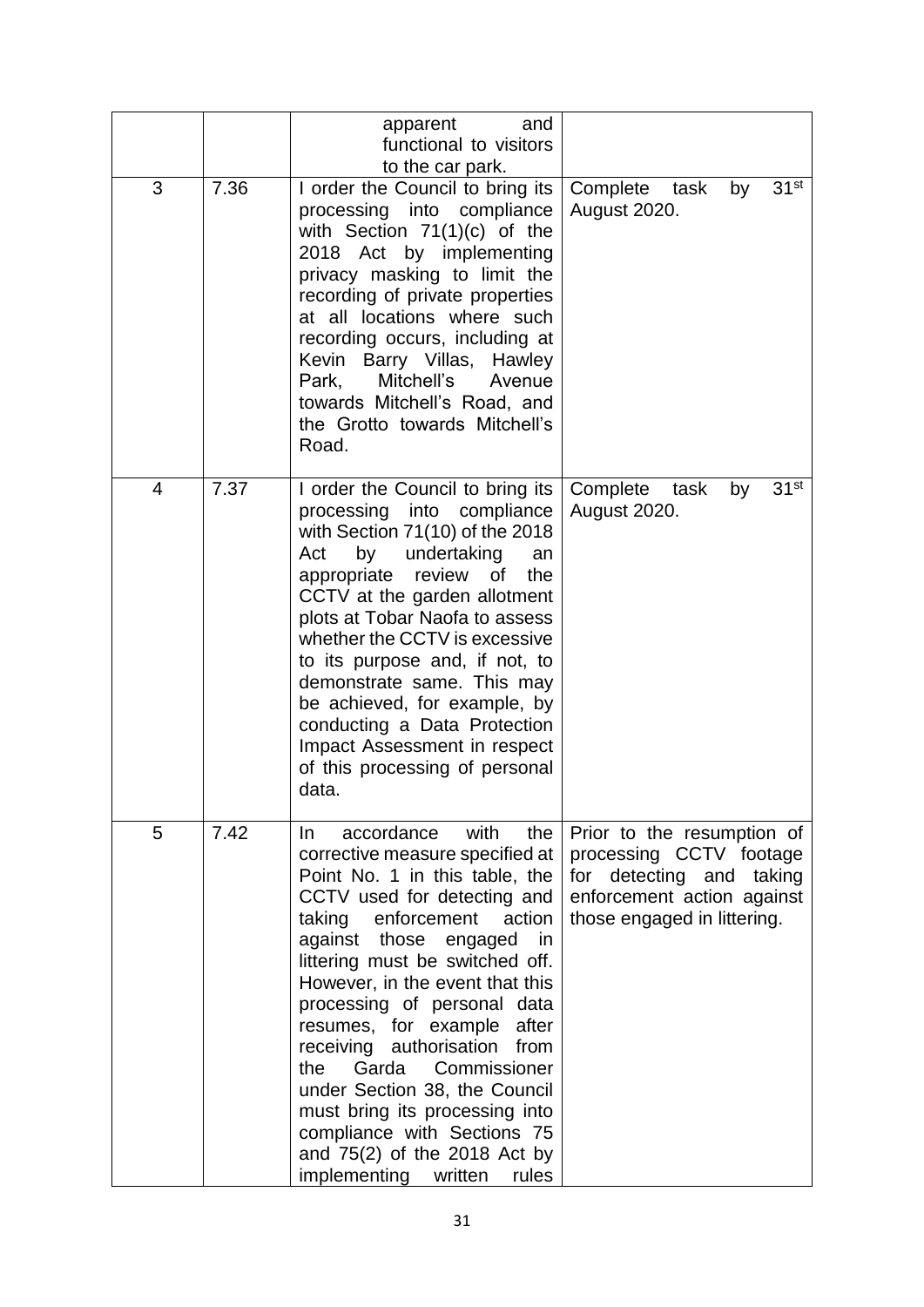|                |      | detailing when its staff can<br>review the CCTV footage. I<br>further order the Council to<br>ensure that its staff are aware<br>of and comply with those rules.                                                                                                                                                           |                                                                                                                                                                |
|----------------|------|----------------------------------------------------------------------------------------------------------------------------------------------------------------------------------------------------------------------------------------------------------------------------------------------------------------------------|----------------------------------------------------------------------------------------------------------------------------------------------------------------|
| 6              | 7.48 | I order the Council to bring its<br>processing into compliance<br>with Section $71(1)(f)$ of the<br>2018 Act by implementing<br>appropriate<br>organisational<br>measures to prohibit the use of<br>personal recording devices to<br>record data from the CCTV<br>monitoring screens.                                      | 31 <sup>st</sup><br>Complete<br>task<br>by<br>August 2020.                                                                                                     |
| $\overline{7}$ | 7.52 | I order the Council to bring its<br>processing into compliance<br>with Section $71(1)(f)$ of the<br>2018 Act by implementing<br>technical<br>appropriate<br>measures for user specific<br>login details that allow for an<br>accurate audit trail for user<br>accesses to the CCTV.                                        | Complete task and submit a<br>short report detailing the<br>action<br>that<br>the<br>Council<br>intends to take to the DPC<br>by $31st$ August 2020.           |
| 8              | 7.55 | I order the Council to bring its<br>processing into compliance<br>with Section $71(1)(f)$ of the<br>2018 Act by implementing<br>appropriate organisational and<br>technical measures to ensure<br>regular auditing of the audit<br>trails for<br>the<br>purpose of<br>identifying<br>unauthorised<br>accesses to the CCTV. | Complete task and submit a<br>short report detailing the<br>action<br>that<br>the<br>Council<br>intends to take to the DPC<br>by $31st$ August 2020.           |
| 9              | 7.58 | I order the Council to bring its<br>processing into compliance<br>with Section $71(1)(f)$ of the<br>2018 Act by implementing<br>appropriate organisational and<br>technical measures to ensure<br>that transfers of CCTV footage<br>are protected by encryption.                                                           | Complete task and submit a<br>short report detailing the<br>action<br>that<br>Council<br>the<br>intends to take to the DPC<br>by 31 <sup>st</sup> August 2020. |
| 10             | 7.62 | I order the Council to bring its<br>processing into compliance<br>with Section 82 of the 2018 Act<br>by maintaining a data log to                                                                                                                                                                                          | 31 <sup>st</sup><br>Complete<br>task<br>by<br><b>August 2020.</b>                                                                                              |